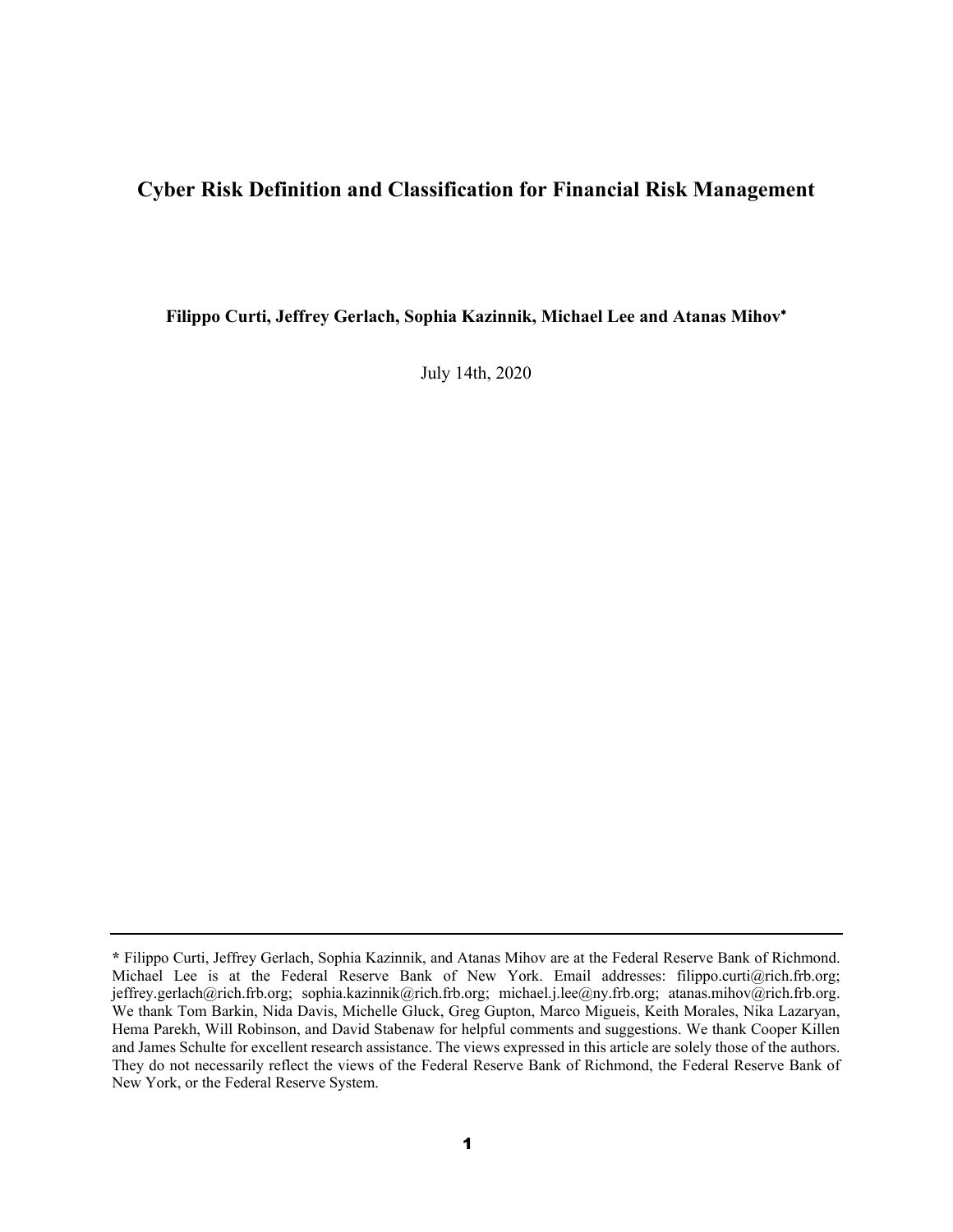## **INTRODUCTION**

Cyber incidents pose a major threat to the financial system. Cyberattacks on traditional financial institutions and cryptocurrency exchanges alike are estimated to have resulted in the theft of billions of dollars. The hacks of major financial firms, consumer credit reporting agencies, retailers and government agencies have compromised the personal information of hundreds of millions of individuals. Data breaches of third-party service providers put intellectual property and confidential information of their serviced financial firms at major risk. Ransomware attacks have infected hundreds of thousands of computer systems globally.

A number of factors contribute to cyber risk at financial institutions, including an increasing trend in globalization, the use and early adoption of quickly evolving technology, the significant dependencies and interconnections within both the financial system and information technology infrastructure, the growing sophistication of cyber criminals, and the intrinsic nature of financial institutions' business and services. Aware of the risks associated with cyber incidents, supervisors and regulators across the world have started taking steps intended to mitigate cyber risk at financial institutions, including enhancing resiliency capabilities and implementing plans for effective response to and recovery from cyberattacks.

Even though cyber risk is recognized as a significant threat to financial stability, the measurement and analysis of cyber risk in the financial sector has not matured to the point where it can be consistently measured and managed against corporate risk appetites and viewed from a system perspective by regulators and supervisors. This impedes efforts to effectively measure and manage such risk, diminishing institutions' individual and collective readiness to handle system-level cyber threats. In order to begin to classify such risk, this document provides a preliminary cyber risk definition and classification of cyber risk for risk management purposes. As such, the proposed definition and classification would ensure adopting institutions are utilizing common language and allowing consistent data collection and sharing.<sup>[1](#page-1-0),[2](#page-1-1)</sup> This work can additionally support the application of modeling frameworks such as Factor Analysis of Information Risk (FAIR) to quantify and measure risk in the financial sector. The cyber loss definition and classification provided in this document, however, are intended to standardize, not necessarily replace, current bank practices. It is also

<span id="page-1-0"></span> $<sup>1</sup>$  Data on cyber losses in the financial industry do not exist in a consistent and comprehensive way. Available data products</sup> are largely based on publicly available information. Vendors include CyberDB [\(https://cyberdb.co/\)](https://cyberdb.co/), ORX [\(https://managingrisktogether.orx.org/\)](https://managingrisktogether.orx.org/), Advisen [\(https://advisenltd.com/\)](https://advisenltd.com/) and Verisk [\(https://verisk.com/\)](https://verisk.com/).

<span id="page-1-1"></span><sup>2</sup> Appendix C: Classification Examples provides an illustration of the proposed classification scheme through examples. Appendix A: Data Collection Form provides examples of prospective data collection forms that are deemed useful from a financial risk management perspective. The Federal Reserve System or other regulatory agencies might be particularly wellpositioned to facilitate and coordinate data collection efforts due to their secure information technology and data warehouse infrastructure, commitment to information and data confidentiality, and non-profit business orientation. Collected data could be additionally analyzed and used by the Federal Reserve or other regulatory agencies to provide horizontal perspectives on cyber risk management and mitigation for the benefit of participating financial institutions.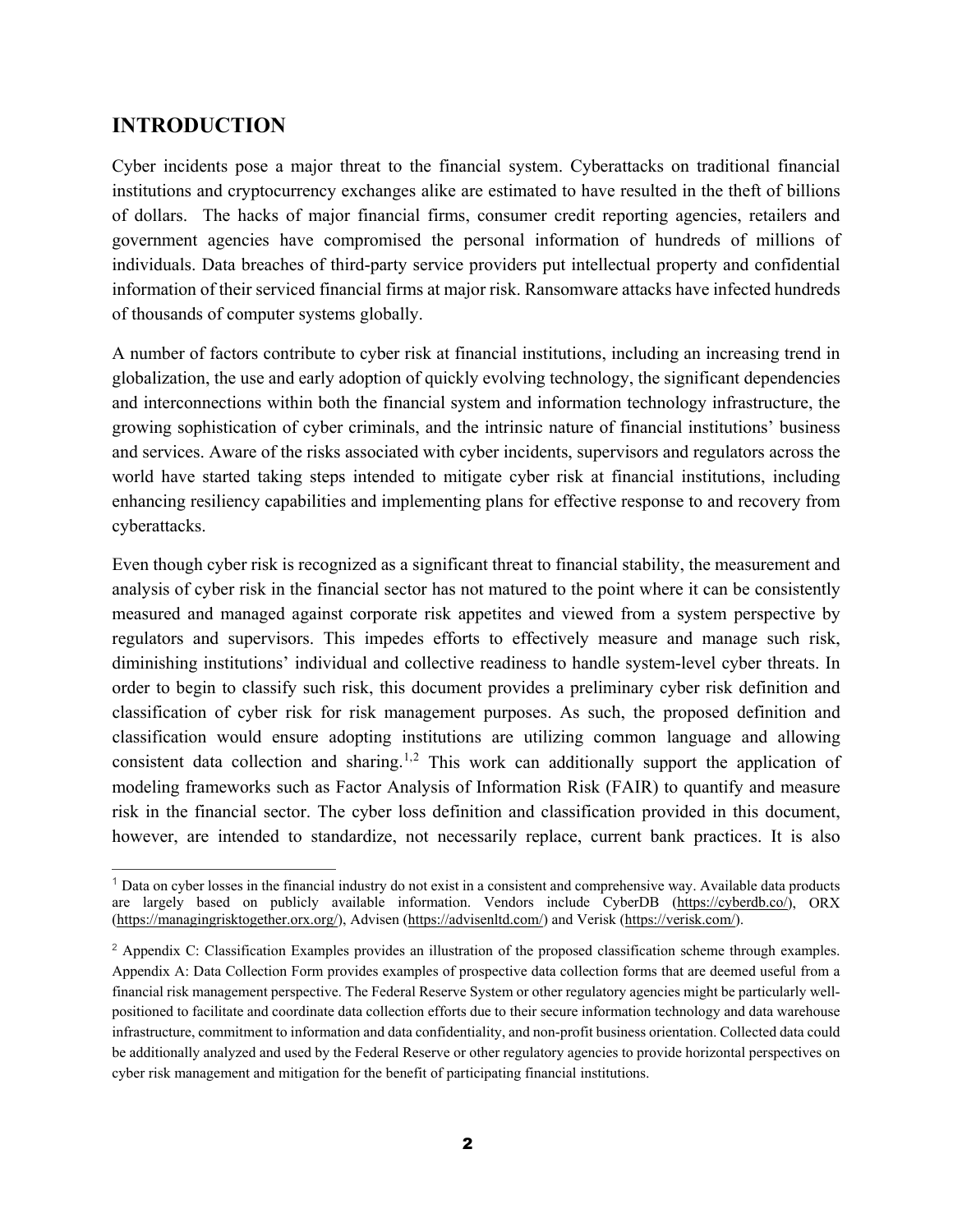important to note that this initiative is not intended to address information technology or system engineering dimensions of cyber risk, but rather to focus on financial risk management aspects of cyber risk.

## **OBJECTIVE OF CYBER RISK DEFINITION AND CLASSIFICATION**

The objective of this paper is to formalize a cyber risk definition and classification in order to support the work of regulatory agencies and private sector participants to facilitate cyber risk management in the financial sector. A cyber risk definition and classification could be useful to support work in the following areas:

**Cross-sector shared recognition and identification of relevant cyber risks.** A common definition and classification could be useful to foster a common understanding of cyber risks and their underlying triggers. A common definition and understanding across the financial sector, including among authorities and private participants, could further facilitate information sharing and appropriate cooperation in cyber risk management.

**Assessment and monitoring of financial stability risks.** As regulatory and supervisory agencies assess and monitor financial stability risks associated with cyber incidents, this work could be supported by a common definition and classification of cyber risks. For instance, as part of their assessment of vulnerabilities in the US financial system, regulatory and supervisory agencies consider the potential for operational risks, including cyber risks, to result in shocks that could be transmitted across the financial system.

**Data collection and information sharing.** A definition and classification that supports a common understanding across the financial sector can help advance data collection and information sharing critical to enhancing a collective knowledge on cyber risk by offering a coherent framework for creating and managing data and enabling systematic and compatible aggregation of information.

**Regulatory guidance related to cyber risk management.** A common classification could enhance the work of regulatory and supervisory agencies in providing guidance related to cyber security and cyber resilience, including identifying effective practices and/or emerging threats. For example, utilizing common language helps foster effective regulatory approaches while reducing the risk of duplicative and potentially conflicting regulatory and supervisory requirements.

In general terms, a common definition and classification will facilitate work in the areas outlined above. While the cyber risk definition and classification are intended to support work that regulatory and supervisory agencies and private sector participants determine to undertake in those areas, they are designed as helpful tools and their use is not mandatory.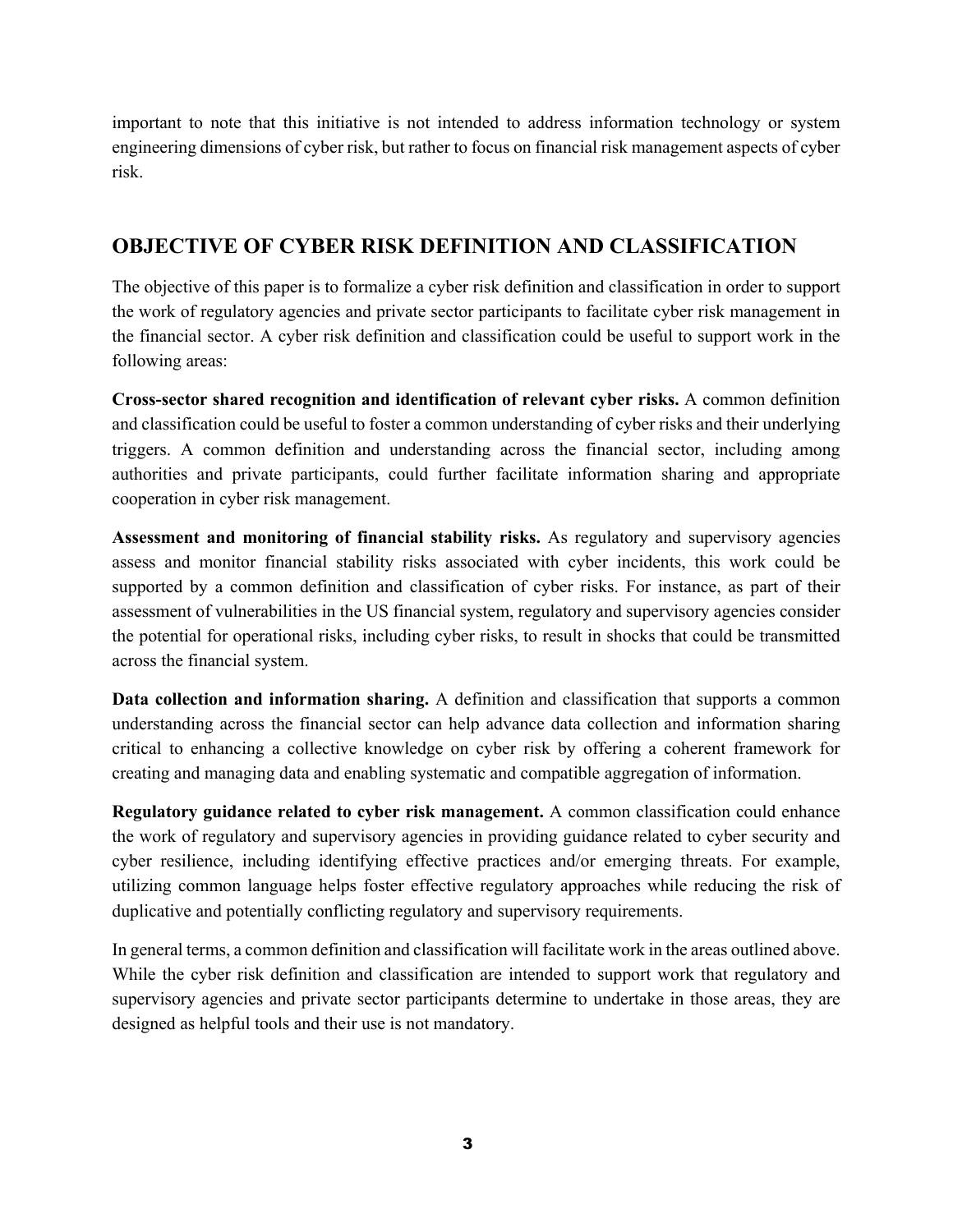## **CYBER RISK DEFINITION**

While definitions exist in different contexts (e.g., Financial Stability Board's *Cyber Lexicon*), for financial risk management purposes, this document regards cyber risk as a form of operational risk and defines it as the risk of loss resulting from digital incidents caused by internal, external or third parties, including theft, compromised integrity and/or damage to information and/or technology assets, internal and external fraud, and business disruption. Notably, this definition is largely consistent with known concurrent private sector efforts to define cyber risk (e.g., ORX's Cyber and Information Security Risk Initiative). Cyber risk incidents may impair the confidentiality, integrity and/or availability of data and information, and the proper functioning of information technology infrastructure.

We define *cyber incident* as an observable occurrence in an information system that a) jeopardizes the cyber security of an information system or the information the system processes, stores or transmits; or b) violates the security policies, security procedures, or acceptable use policies, whether or not it is a result of malicious activity.[3](#page-3-0) A *cyber incident* is assumed to result in a financial loss. In contrast, a *cyber event* is defined as an observable occurrence in an information system that does not necessarily result in a financial loss*.*

A single cyber incident may have multiple loss impacts. [Figure 1](#page-4-0) illustrates this point. For example, a single cyberattack might be associated with the disruption of services at the attacked institution, a data breach, and theft of customer funds.<sup>[4](#page-3-1)</sup> A cyber loss impact is defined as a financial loss (excluding insurance or tax effects) resulting from a cyber incident and includes all expenses associated with a cyber incident except for opportunity costs, forgone revenue, and costs related to risk management and control enhancements implemented to prevent future cyber losses.<sup>[5](#page-3-2)</sup> Inherent in this definition are elements of legal risk, including privacy protection risk as applicable. [6](#page-3-3) This definition excludes strategic and reputational risk.

<span id="page-3-0"></span> $\overline{a}$ <sup>3</sup> Adapted from the Financial Stability Board Cyber Lexicon.

<span id="page-3-1"></span><sup>&</sup>lt;sup>4</sup> In this instance, the cyber loss incident has three separate impacts.

<span id="page-3-2"></span><sup>5</sup> We aim to capture these indirect costs separately (for example, please see Table 1).

<span id="page-3-3"></span><sup>6</sup> Legal risk includes, but is not limited to exposure to fines, penalties, or punitive damages resulting from supervisory actions as well as private settlements.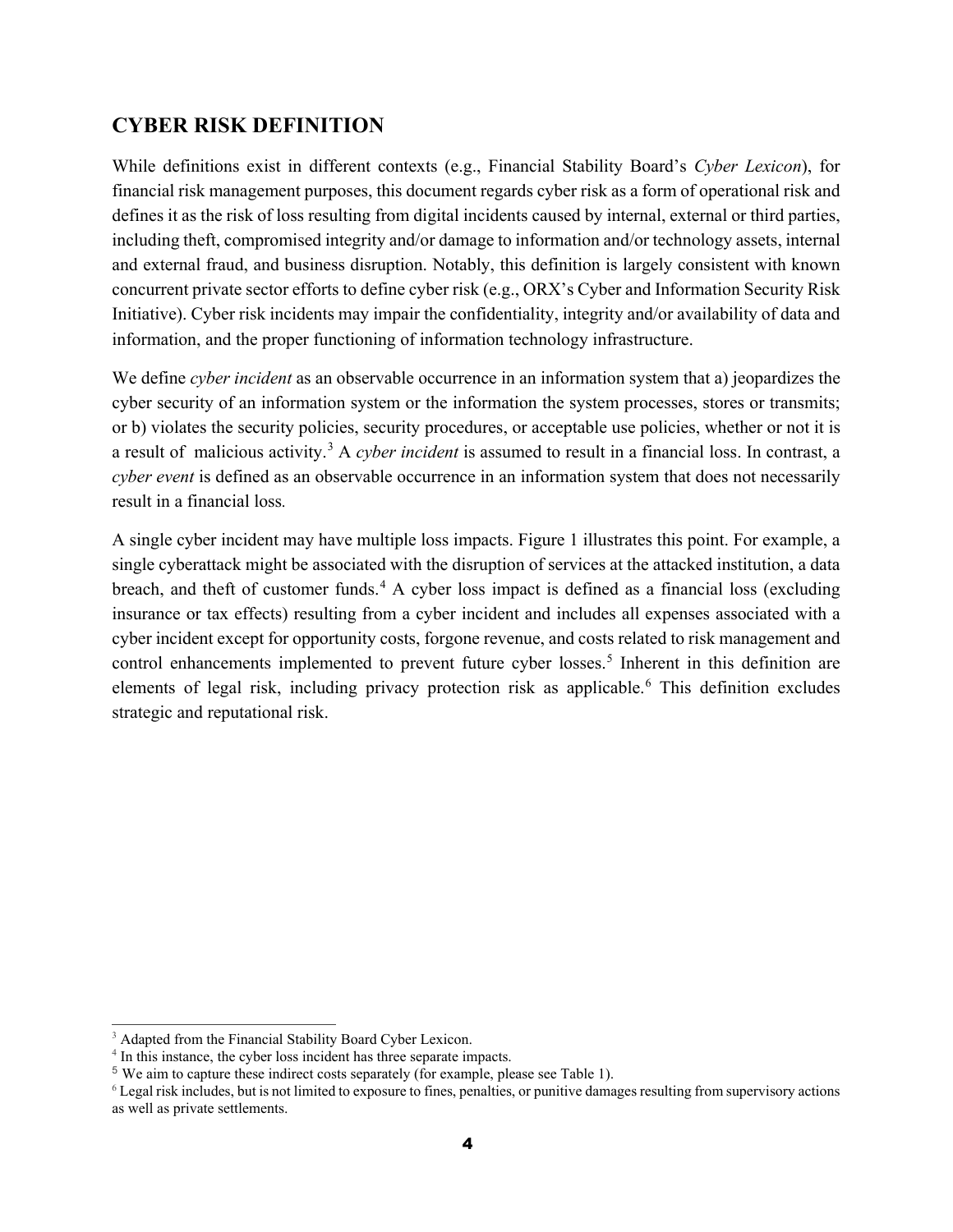Figure 1: Cyber Incident Structure

<span id="page-4-0"></span>

## **CYBER LOSS CLASSIFICATION**

#### **1. Classification Principles**

An important underlying principle of creating a cyber loss impact classification scheme is to create categories that aggregate loss impacts that are relatively similar in nature and contain similar drivers in order to facilitate actionable steps from a risk management perspective. Specifically:

- a. A cyber loss impact should be uniquely identified to belong to a particular classification category
- b. A particular cyber loss classification category should have impacts with similar underlying drivers

If a single cyber incident has multiple loss impacts, each loss impact could be plausibly assigned to a different classification category. In cases of incidents with multiple loss impacts, there should be common identifier at the incident level (e.g., a unique reference number) to link these individual records to the same underlying incident. [Figure 1](#page-4-0) above illustrates this structure with impact identifiers assigned to the incident in chronological order.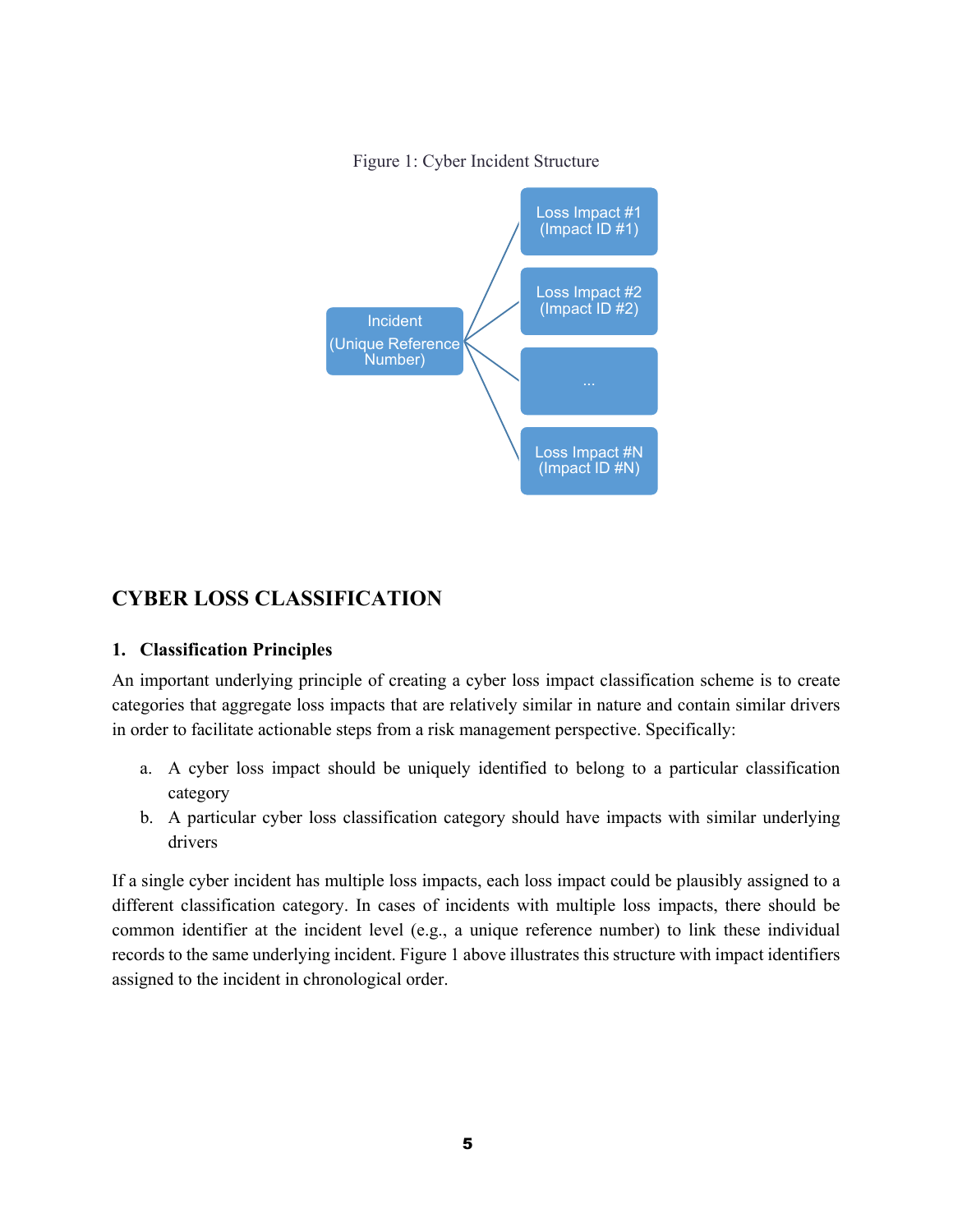#### **2. Classification**

The proposed cyber risk classification is organized around 5 main concepts:

- *a. Cyber incident consequence:* the consequence of a cyber incident.
	- Business Disruption, System and Execution Failure (BDSEF, CN01): Any type of internal or external incident that disrupts the business or causes a software/hardware/IT failure where there was no initial data, technology or monetary loss.
	- Data Breach PII (CN02): Any type of data loss or exposure involving Personally Identifiable Information (PII). [7](#page-5-0)
	- Theft or Loss of Non-PII Information  $(CN03)$ : Any type of theft or loss of technology, intellectual property, business proprietary information or any other information that is not PII.
	- Theft of Funds (CN04): Any type of incident that led to an immediate and direct loss of funds and was carried out via a digital channel.
- *b. Cyber incident cause:* the method through which a malicious cyberattack is carried out.*[8](#page-5-1)*
	- Denial-of-Service (CA01): A denial-of-service (DoS) attack floods systems, servers, or networks with traffic to exhaust resources and bandwidth. As a result, the system is unable to fulfill legitimate requests. A distributed denial-of-service (DDoS) is when attackers use multiple compromised devices to perform the attack.
	- Man-in-the-middle (CA02): A Man-in-the-middle (MitM) attack, also known as eavesdropping attack, occurs when attackers insert themselves into a two-party transaction. Once the attackers interrupt the traffic, they can filter and steal data.
	- Phishing (CA03): Phishing is the practice of sending fraudulent communications that appear to come from a reputable source, usually through email. The goal is to steal sensitive data like credit card and login information or to install malware on the victim's machine.
	- Drive-by attack (CA04): In a Drive-by download attack, hackers look for insecure websites and plant a malicious script into HTTP or PHP code on one of the pages. This script might install malware directly onto the computer of someone who visits the site, or it might redirect the victim to a site controlled by the hackers. The "Watering Hole" is the most common strategy to execute this type of attack.<sup>[9](#page-5-2)</sup>
	- Password attack (CA05): A password attack happens when an unauthorized parties obtain the access to a person's password by looking around the person's desk,

<span id="page-5-0"></span> $\overline{a}$ <sup>7</sup> PII here is defined as any information about an individual that can be used to distinguish or trace an individual's identify and any other information that is linked or linkable to an individual. Source: NIST SP 800-163 under Personally Identifiable Information (NIST SP 800-122).

<span id="page-5-1"></span><sup>&</sup>lt;sup>8</sup> This list is by no means exhaustive. We plan to update it on a continuous basis.

<span id="page-5-2"></span><sup>9</sup> A "Watering Hole" attack targets a victim that belongs to a particular group (organization, industry, or region). In this attack, the strategy of an attacker is to guess or observe which websites the group often uses and infects one or more of them with malware.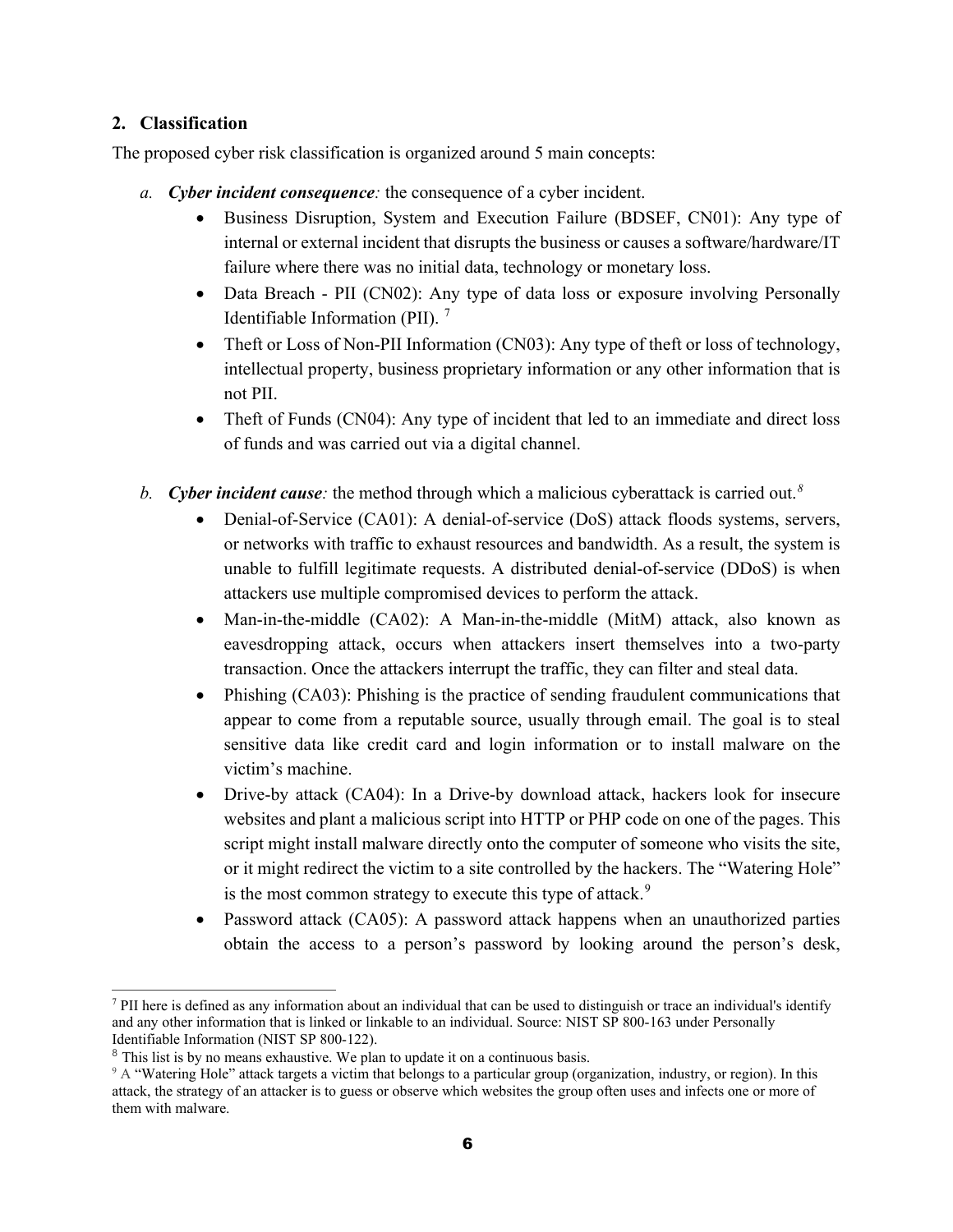''sniffing'' the connection to the network to acquire unencrypted passwords, using social engineering, gaining access to a password database or outright guessing (brute force or dictionary attack)

- SQL injection (CA06): A Structured Query Language (SQL) injection occurs when an attacker inserts malicious code into a server that uses SQL and forces the server to reveal information it normally would not.
- Cross-site scripting (CA07): Cross-site scripting (XSS) attacks use third-party web resources to run scripts in the victim's web browser or scriptable application.
- Birthday attack (CA08): Birthday attacks are made against hash algorithms that are used to verify the integrity of a message, software or digital signature.<sup>[10](#page-6-0)</sup>
- Malware (CA09): Software designed with malicious intent containing features or capabilities that can potentially cause harm directly or indirectly to entities or their information systems.
- Zero-day exploit (CA10): An attack that exploits a previously unknown hardware, firmware, or software vulnerability.
- Other (CA99): Any other type of cyberattack that is not defined. This category would serve as a "catch all" category for cyberattacks with a known type but not captured by another existing category.
- Unknown (CA00): When the type of cyberattack is unknown to the institution.
- c. *Intent*: an indicator for whether the cyber incident was deliberate or accidental.
	- Intentional: when the cyber incident is malicious/intentional.
	- Unintentional: when the cyber incident is not intentional.
- d. *Origin*: an indicator for whether the cyber incident originated at the institution or at an external entity.
	- External Party: When the cyber incident initiated at a third party/vendor or any other external entity.
	- Non-External Party: When the cyber incident initiated at the institution or its subsidiary.
- e. **Basel event type category**<sup>[11](#page-6-1)</sup>: the Basel Event category assigned to the cyber incident.
	- 1. Internal fraud (ET1): Losses due to acts of a type intended to defraud, misappropriate property, circumvent regulations, the law, or company policy, excluding diversity/discrimination events, which involves at least one internal party.
	- 2. External fraud (ET2): Losses due to acts of a type intended to defraud, misappropriate property or circumvent the law, by a third party.

<span id="page-6-0"></span> $10$  This is a brute force type of attack where the success of the attack largely depends on the higher likelihood of collisions found between random attack attempts and a fixed degree of permutations, as described in the well-known birthday paradox problem.

<span id="page-6-1"></span><sup>&</sup>lt;sup>11</sup> As previously discussed, cyber risk is considered a form of operational risk. In this regard, the Basel event type categorization is important from a consistency perspective of how to map cyber risk to the broader concept of operational risk. The Basel event type categorization also provides additional granularity to meaningfully differentiate cyber loss events already classified according to other classification concepts.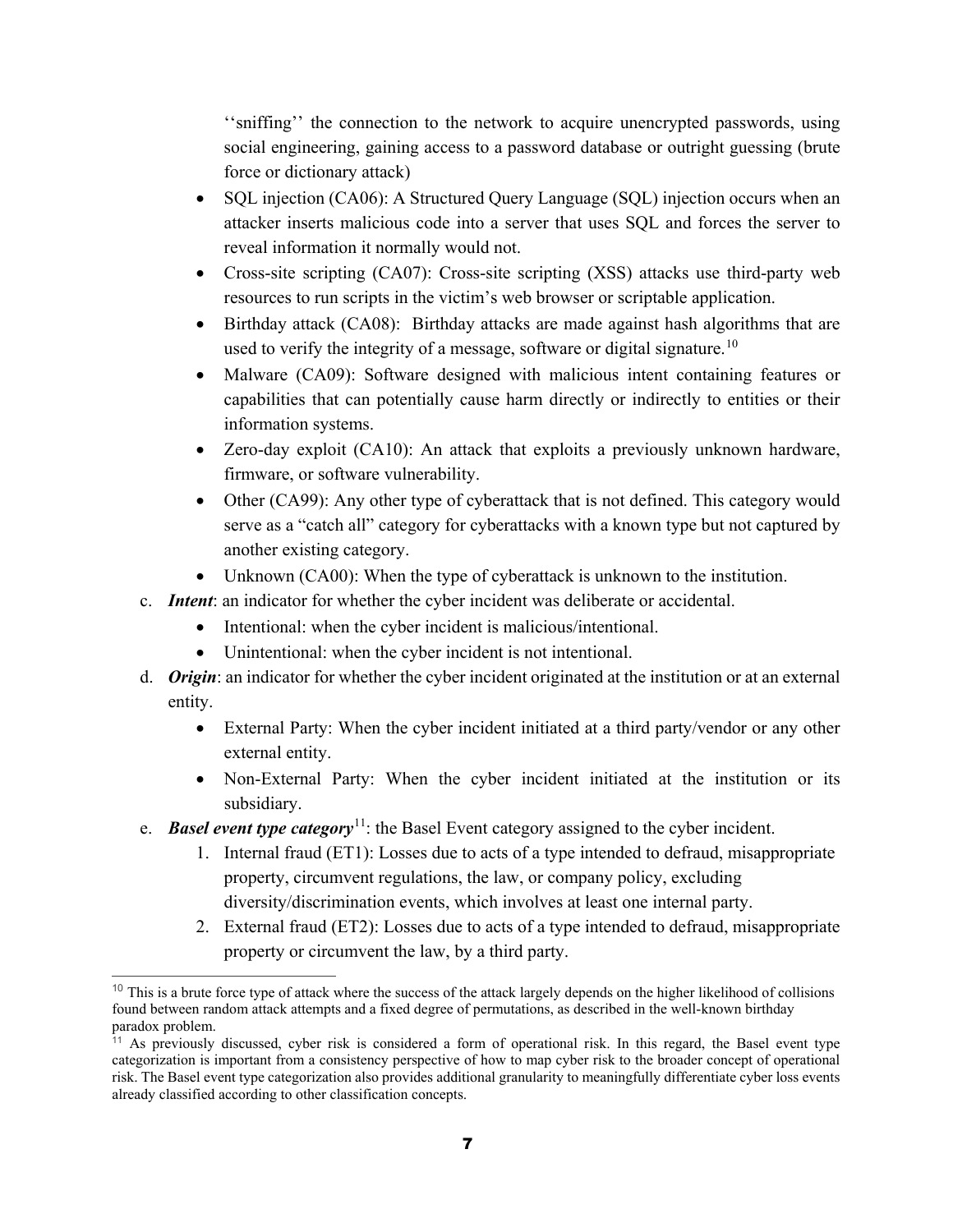- 3. Employment Practices and Workplace Safety (ET3): Losses arising from acts inconsistent with employment, health or safety laws or agreements, from payment of personal injury claims, or from diversity/discrimination events.
- 4. Clients, Products & Business Practices (ET4): Losses arising from an unintentional or negligent failure to meet a professional obligation to specific clients (including fiduciary and suitability requirements), or from the nature or design of a product.
- 5. Damage to Physical Assets (ET5): Losses arising from loss or damage to physical assets from a natural disaster or other events.
- 6. Business Disruption and System Failures (ET6): Losses arising from disruption of business or system failures.
- 7. Execution, Delivery and Process Management (ET7): Losses from failed transaction processing or process management, from relations with trade counterparties and vendors.

|                             | <b>Intentional</b>                                                                                                                  |                                                                                                                   |                                       |                       |
|-----------------------------|-------------------------------------------------------------------------------------------------------------------------------------|-------------------------------------------------------------------------------------------------------------------|---------------------------------------|-----------------------|
|                             |                                                                                                                                     |                                                                                                                   | <b>Basel</b><br>Event-<br><b>Type</b> | <b>Incident Cause</b> |
| <b>Incident Consequence</b> | <b>External Party</b>                                                                                                               | Non-External Party                                                                                                | Category                              |                       |
|                             | An intentional<br>business disruption<br>at a third party<br>provider causes<br>disruption to the                                   | An intentional act<br>causes business<br>disruption at the<br>firm.                                               |                                       |                       |
| <b>BDSEF</b>                | firm.                                                                                                                               |                                                                                                                   | ET6                                   | CA 1-99               |
|                             | Human error that led<br>to an intentional<br>business disruption<br>at a third party<br>/external provider.                         | An internal human<br>error that led to an<br>intentional business<br>disruption at the<br>firm.                   | ET7                                   | CA 1-99               |
|                             | An employee of a<br>third party provider<br>uses their physical<br>access to steal PII<br>classified data from<br>the firm.         | An employee of the<br>firm uses their<br>physical access to<br>steal PII data from<br>the firm.                   | ET1                                   | CA 1-99               |
| Data Breach - PII           | An external party<br>gains physical access<br>under the control of<br>a third party provider<br>to steal PII data from<br>the firm. | An external party<br>gains physical<br>access that enables<br>him to steal PII data<br>directly from the<br>firm. | ET <sub>2</sub>                       | CA 1-99               |
| Theft or Loss of Non-PII    | An employee of a                                                                                                                    | An employee of the                                                                                                |                                       |                       |
| Information                 | firm steals non PII<br>third party provider                                                                                         |                                                                                                                   | ET1                                   | CA 1-99               |

#### **Classification Matrix: Panel A – Intentional**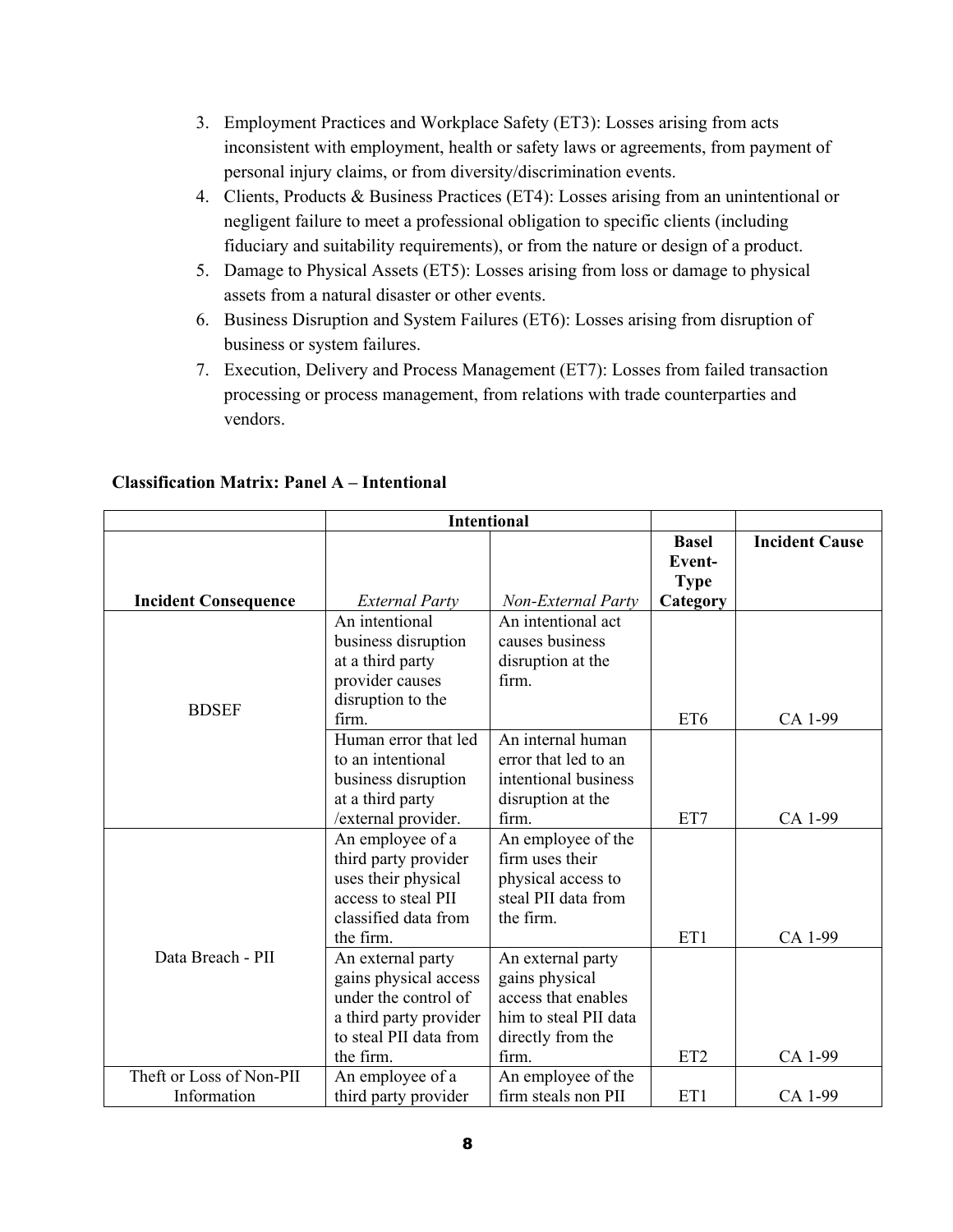|                | steals non PII data    | data from the firm   |                 |         |
|----------------|------------------------|----------------------|-----------------|---------|
|                | from the firm with     | with remote access.  |                 |         |
|                | remote access.         |                      |                 |         |
|                | An external party      | An external party    |                 |         |
|                | steals non PII firm    | steals non PII firm  |                 |         |
|                | data from a third      | data from the firm   |                 |         |
|                | party provider with    | with remote access.  |                 |         |
|                | remote access.         |                      | ET <sub>2</sub> | CA 1-99 |
|                | An employee of a       | An external party    |                 |         |
|                | third party provider   | defrauds a third     |                 |         |
|                | uses their access to   | party resulting in   |                 |         |
|                | steal money from the   | monetary loss to the |                 |         |
|                | firm or its customers. | firm or the firm's   |                 |         |
|                |                        | customers.           |                 |         |
|                |                        |                      | ET1             | CA 1-99 |
| Theft of Funds | An employee of the     | An external party    |                 |         |
|                | firm uses their access | defrauds the firm    |                 |         |
|                | to steal money from    | resulting in a       |                 |         |
|                | the firm or its        | monetary loss to the |                 |         |
|                | customers.             | firm or the firm's   |                 |         |
|                |                        | customers.           |                 |         |
|                |                        |                      | ET <sub>2</sub> | CA 1-99 |

### **Classification Matrix: Panel B – Unintentional**

|                                         | <b>Unintentional</b>    |                      |                 |                              |
|-----------------------------------------|-------------------------|----------------------|-----------------|------------------------------|
|                                         |                         |                      | <b>Basel</b>    | Incident cause <sup>12</sup> |
|                                         |                         |                      | Event-          |                              |
|                                         |                         |                      | <b>Type</b>     |                              |
| <b>Incident Consequence</b>             | <b>Third Party</b>      | Non-Third Party      | Category        |                              |
|                                         | An unintentional        | A software or        |                 |                              |
| <b>BDSEF</b>                            | business disruption at  | hardware failure at  |                 |                              |
|                                         | a third party provider  | the firm causes      |                 |                              |
|                                         | causes disruption to    | business disruption. |                 |                              |
|                                         | the firm.               |                      | ET <sub>6</sub> | 0 - Not Applicable           |
|                                         | A human error allows    | A human error        |                 |                              |
|                                         | for unintentional       | allows for           |                 |                              |
| Data Breach - PII                       | business disruption at  | unintentional        |                 |                              |
|                                         | a third party provider, | business disruption  |                 |                              |
|                                         | exposing PII data.      | at the firm,         |                 |                              |
|                                         |                         | exposing PII data.   | ET7             | 0 - Not Applicable           |
|                                         | A third party provider  | The firm loses non   |                 |                              |
| Theft or Loss of Non-PII<br>Information | loses non PII firm      | PII data as a result |                 |                              |
|                                         | data as a result of a   | of a hardware or     |                 |                              |
|                                         | hardware or software    | software failure.    |                 |                              |
|                                         | failure.                |                      | ET <sub>6</sub> | 0 - Not Applicable           |

<span id="page-8-0"></span> $\overline{a}$  $12$  Incident cause is inapplicable here because the table lists unintentional (non-malicious) incidents only.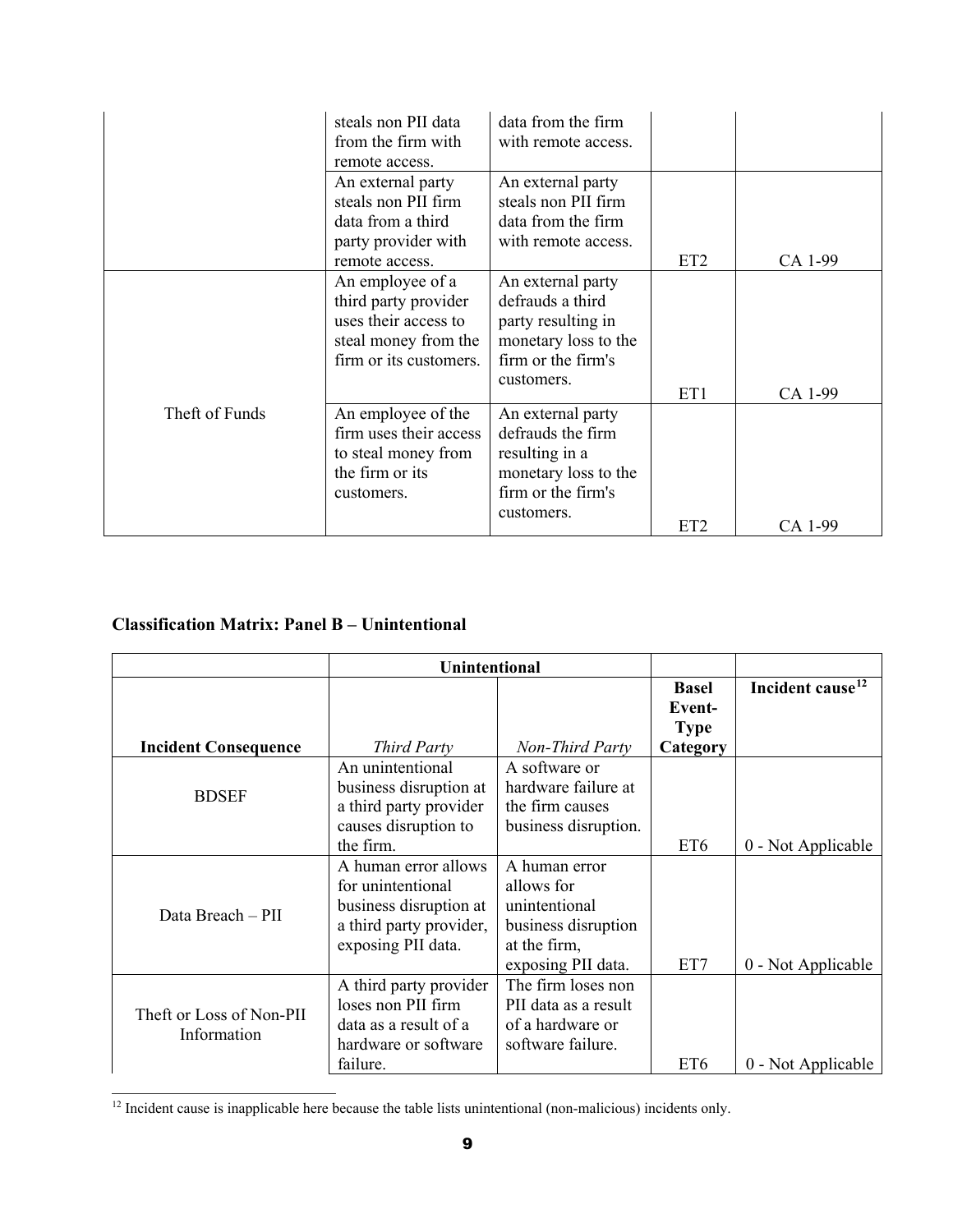| A third party provider   The firm loses non |                    |     |                    |
|---------------------------------------------|--------------------|-----|--------------------|
| loses non PII firm                          | PII firm data as a |     |                    |
| data as a result of a                       | result of a faulty |     |                    |
| faulty process or                           | process or human   |     |                    |
| human error.                                | error.             | ET7 | 0 - Not Applicable |

[Appendix C: Classification Examples](#page-26-0) provides an illustration of the proposed classification scheme through examples.

Lastly, it is important to emphasize that the proposed classification scheme is expected to evolve and be periodically updated as new technologies, their applications in banking and finance, and associated cyber threats continue to develop and emerge.

## **APPENDIX A: DATA COLLECTION FORMS**

From a financial risk management perspective, two separate data collection schedules would be deemed useful:

- 1. A detailed "loss incident" schedule. This schedule would track cyber risk incidents that realized into financial losses and would be particularly useful for financial loss modeling. An example of such a schedule with the associated prospective data fields is presented in *[Table 1](#page-10-0)*.
- 2. An aggregated monthly schedule. This schedule would track both the cyberattacks that resulted in financial losses (incidents) and the ones which did not result in financial losses (events) at a monthly frequency. Such a schedule would be particularly useful for tracking cyber risk trends in addition to financial loss modeling. An example of such a schedule with the associated prospective data fields is presented in *[Table 2](#page-15-0)*.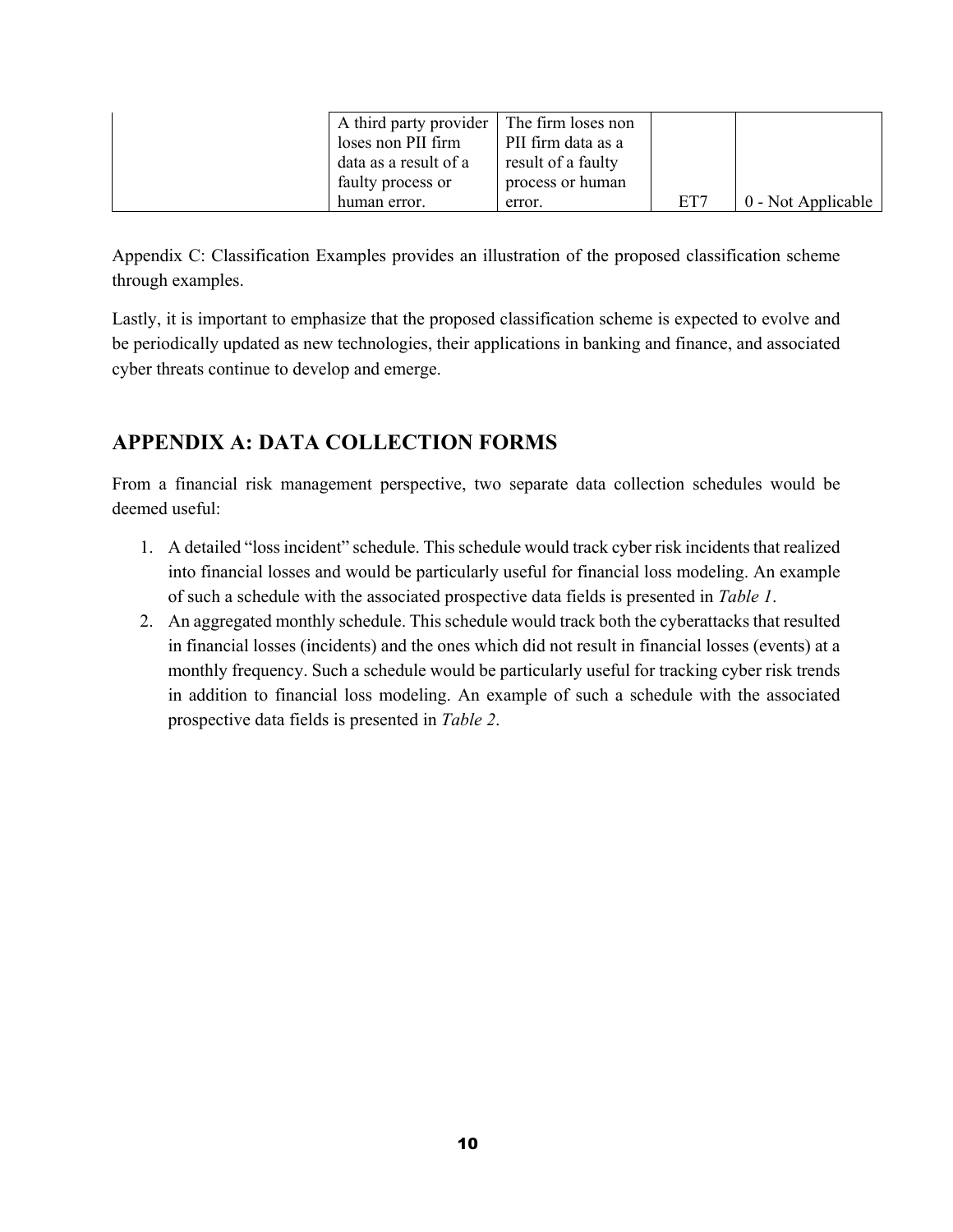| <b>Field</b><br>Reference | <b>Field Name</b>         | <b>Description</b>                                                                                                                                                                                                                                                                                                                                                                                                                                                                                                                                   | Format<br>N:Numeric<br><b>C:</b> Character<br>$A$ :<br>Alphanumeric |
|---------------------------|---------------------------|------------------------------------------------------------------------------------------------------------------------------------------------------------------------------------------------------------------------------------------------------------------------------------------------------------------------------------------------------------------------------------------------------------------------------------------------------------------------------------------------------------------------------------------------------|---------------------------------------------------------------------|
| A                         | Unique<br>Identifier      | Report the unique identifier for each row of data in<br>the institution's data submission. The unique<br>identifier should remain constant with the specified<br>row of data in subsequent submissions and become<br>a permanent element of the data. The unique<br>identifier should not include any white spaces, tabs,<br>or special characters.                                                                                                                                                                                                  | A                                                                   |
| $\bf{B}$                  | Reference<br>Number       | Report the unique institution-established identifier<br>assigned to each loss incident. The reference<br>number should not include any white spaces, tabs,<br>or special characters.                                                                                                                                                                                                                                                                                                                                                                 | A                                                                   |
| $\mathbf C$               | Chronological<br>Order ID | For incidents with multiple impacts, please assign a<br>cardinal order that reflects the chronology of the<br>different impacts starting at 1. For incidents with a<br>unique impact, please assign 1.                                                                                                                                                                                                                                                                                                                                               | N                                                                   |
| D                         | Occurrence<br>Date        | Report the date that the cyber loss incident occurred<br>or began. The Occurrence Date must be submitted<br>in the following format: MM/DD/YYYY. For<br>example, "January 5, 2011" should be<br>" $01/05/2011$ ."                                                                                                                                                                                                                                                                                                                                    | Date<br>MM/DD/YYYY                                                  |
| E                         | Discovery<br>Date         | Report the date that the cyber loss incident was first<br>discovered by the institution. The loss incident's<br>discovery date should not be earlier than its<br>occurrence date. The Discovery Date must be<br>submitted in the following format: MM/DD/YYYY.<br>For example, "January 5, 2011" should be<br>" $01/05/2011$ ."                                                                                                                                                                                                                      | Date<br>MM/DD/YYYY                                                  |
| $\mathbf F$               | Remediation<br>Date       | Report the date that the cyber loss incident was fully<br>remediated by the institution. The loss incident's<br>remediation date should not be earlier than its<br>occurrence and discovery dates. The Remediation<br>Date must be submitted in the following format:<br>MM/DD/YYYY. For example, "January 5, 2011"<br>should be "01/05/2011."                                                                                                                                                                                                       | Date<br>MM/DD/YYYY                                                  |
| $\mathbf G$               | Accounting<br>Date        | Report the date that the financial impact including<br>remediation cost of the cyber loss incident was first<br>recorded on the institution's financial statements.<br>The accounting date should be consistent with, and<br>no later than, the date a legal reserve is established.<br>Generally, the loss incident's accounting date<br>should not be earlier than its occurrence date or<br>discovery date; however, there are cases where<br>accounting date can accurately be reflected prior to<br>discovery date. The Accounting Date must be | Date<br>MM/DD/YYYY                                                  |

<span id="page-10-0"></span>

| Table 1: Cyber Loss Incident Data Collection Schedule (Loss Incident Level) |  |
|-----------------------------------------------------------------------------|--|
|                                                                             |  |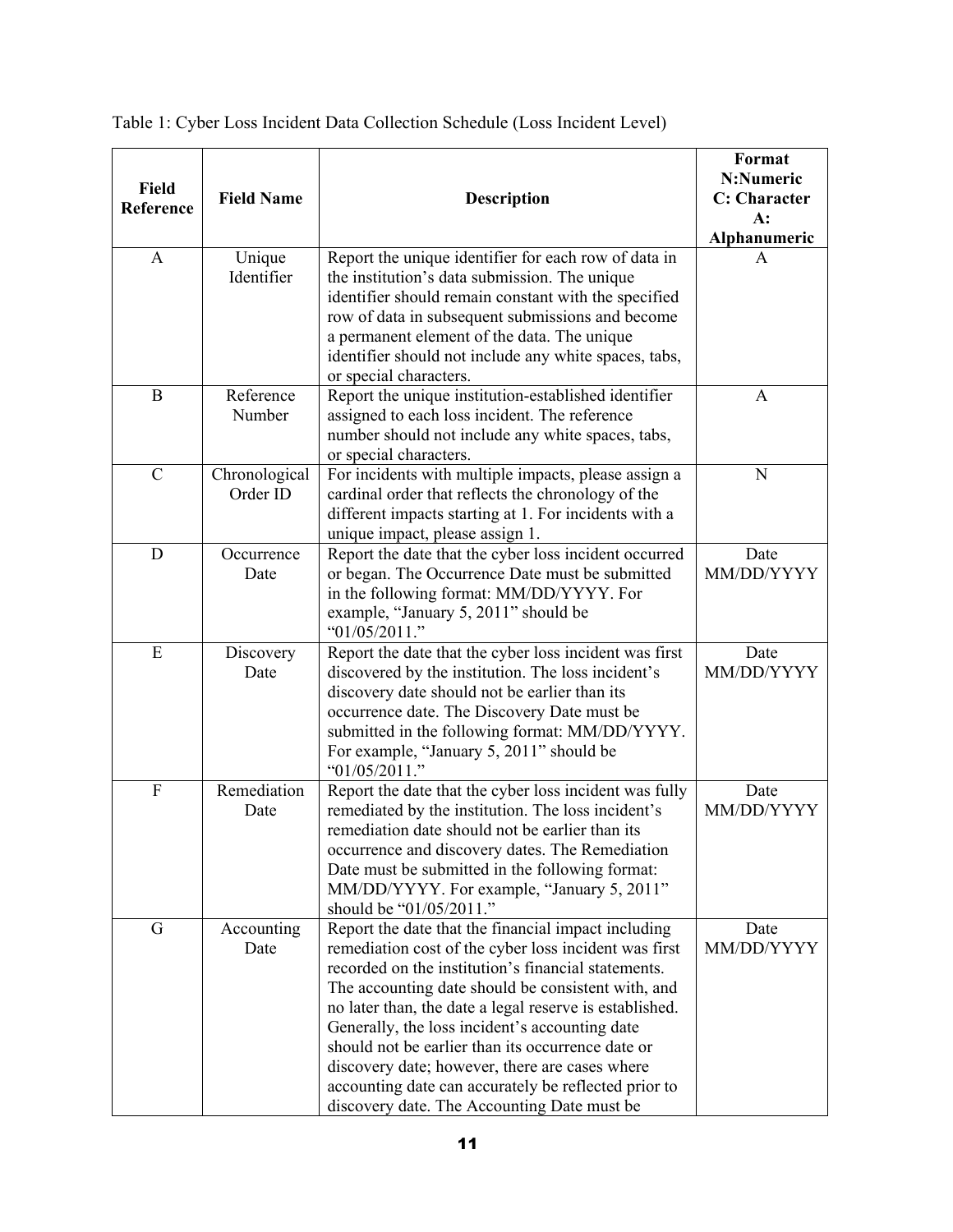| <b>Field</b><br><b>Reference</b> | <b>Field Name</b>                                  | <b>Description</b><br>submitted in the following format: MM/DD/YYYY.                                                                                                                                                                                                                                                                                                                                                                                                                                                                                                                                                                                                                                                                                                                                                                                                                                                                                                                                                                                                                                                                                                                                                                                                                                                                                                                                                                                  | Format<br>N:Numeric<br><b>C:</b> Character<br>$A$ :<br>Alphanumeric |
|----------------------------------|----------------------------------------------------|-------------------------------------------------------------------------------------------------------------------------------------------------------------------------------------------------------------------------------------------------------------------------------------------------------------------------------------------------------------------------------------------------------------------------------------------------------------------------------------------------------------------------------------------------------------------------------------------------------------------------------------------------------------------------------------------------------------------------------------------------------------------------------------------------------------------------------------------------------------------------------------------------------------------------------------------------------------------------------------------------------------------------------------------------------------------------------------------------------------------------------------------------------------------------------------------------------------------------------------------------------------------------------------------------------------------------------------------------------------------------------------------------------------------------------------------------------|---------------------------------------------------------------------|
|                                  |                                                    | For example, "January 5, 2011" should be<br>" $01/05/2011$ ."                                                                                                                                                                                                                                                                                                                                                                                                                                                                                                                                                                                                                                                                                                                                                                                                                                                                                                                                                                                                                                                                                                                                                                                                                                                                                                                                                                                         |                                                                     |
| H                                | Applicable<br>Loss Data<br>Collection<br>Threshold | Report the institution-established loss data<br>collection threshold that was applicable to the<br>respective business line/ function and in effect at the<br>time the loss incident was captured.                                                                                                                                                                                                                                                                                                                                                                                                                                                                                                                                                                                                                                                                                                                                                                                                                                                                                                                                                                                                                                                                                                                                                                                                                                                    | N                                                                   |
| $\mathbf I$                      | <b>Gross Loss</b><br>Amount<br>(SUSD)              | Report the total financial impact of the cyber loss<br>incident before any recoveries and excluding<br>insurance and/or tax effects. The GLA should<br>include all expenses associated with a cyber loss<br>incident except for opportunity costs, forgone<br>revenue, provision and provision write backs, and<br>costs related to risk management and control<br>enhancements implemented to prevent future cyber<br>losses.<br>Also, the following type of incidents should not be<br>included in the Gross Loss Amount or the<br>institution's completed schedule:<br>Near Misses: A cyber risk incident that did not<br>result in an actual financial loss or gain to the<br>institution.<br>Timing Incidents: A cyber risk incident that causes a<br>temporary distortion of the institution's financial<br>statements in a particular financial reporting period<br>but that can be fully corrected when later discovered<br>(e.g. revenue overstatement, accounting and mark-<br>to-market errors).<br><i>Forgone Revenues/ Opportunity Costs:</i> Inability to<br>collect potential future revenues due to cyber risk<br>related failures.<br>Gains: Situations where a cyber risk results in a<br>financial gain for the institution.<br>In addition, Gross Loss Amounts:<br>Should be reported in units of one (not thousands),<br>rounded to the nearest unit (for example, a one<br>million dollar loss would be reported as 1,000,000). | N                                                                   |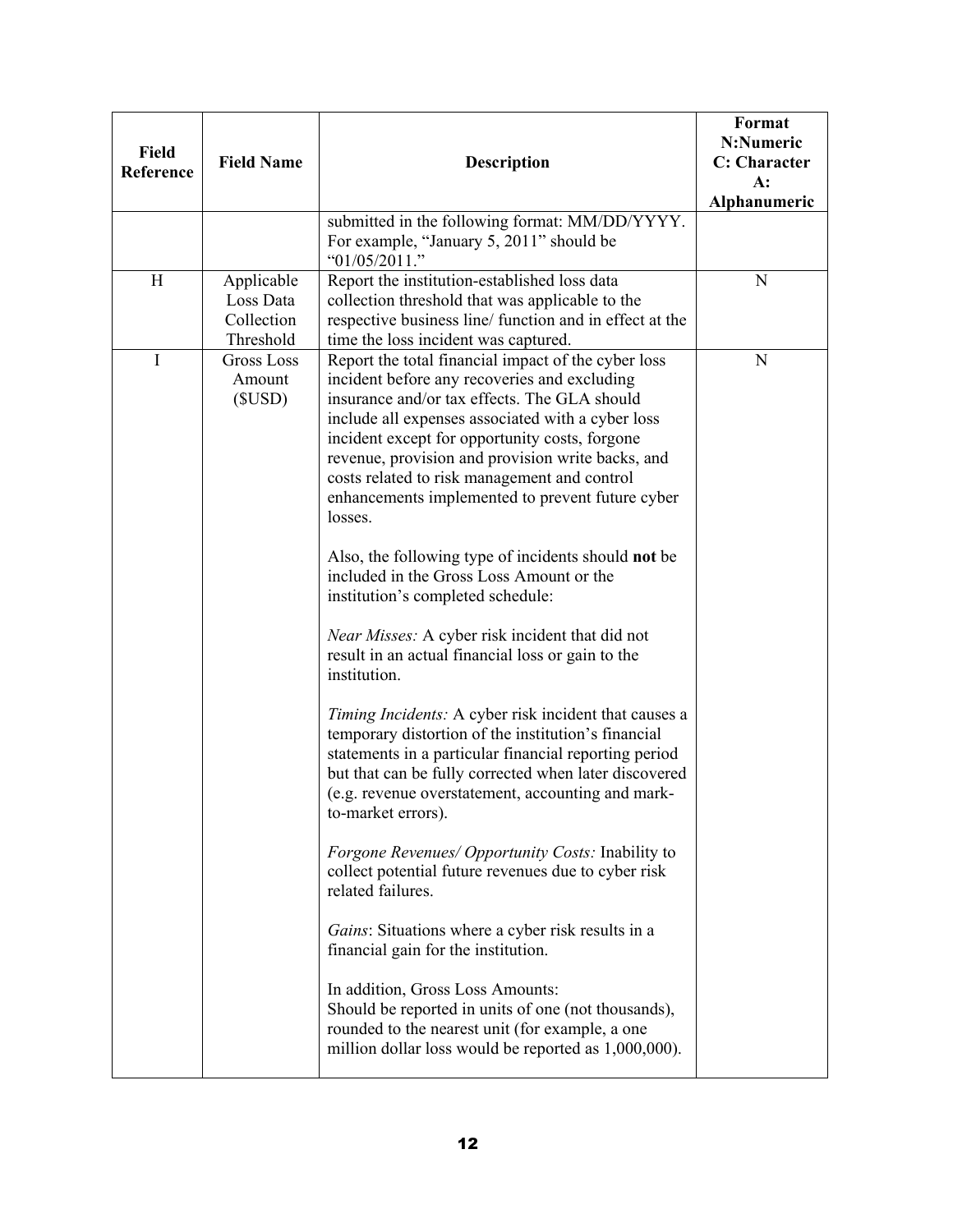| <b>Field</b><br>Reference | <b>Field Name</b>              | <b>Description</b><br>Must be reported in US dollars. Loss amounts                                                                                                                                                                                                                                                                                                                                                                                                                                                                                                                                                                                                                                                                                                                                                | Format<br>N:Numeric<br>C: Character<br>$A$ :<br>Alphanumeric |
|---------------------------|--------------------------------|-------------------------------------------------------------------------------------------------------------------------------------------------------------------------------------------------------------------------------------------------------------------------------------------------------------------------------------------------------------------------------------------------------------------------------------------------------------------------------------------------------------------------------------------------------------------------------------------------------------------------------------------------------------------------------------------------------------------------------------------------------------------------------------------------------------------|--------------------------------------------------------------|
|                           |                                | recorded in foreign currency should be converted to<br>US dollars using a foreign exchange rate as of the<br>accounting date associated with the respective loss.                                                                                                                                                                                                                                                                                                                                                                                                                                                                                                                                                                                                                                                 |                                                              |
|                           |                                | Cannot be reported as a negative value, except cases<br>where it represents a decrease in reserves.                                                                                                                                                                                                                                                                                                                                                                                                                                                                                                                                                                                                                                                                                                               |                                                              |
| $\bf J$                   | Remediation<br>Cost<br>(SUSD)  | Report the direct remediation cost of the cyber loss<br>incident before any recoveries and excluding<br>insurance and/or tax effects. The Remediation Cost<br>should be included in the Gross Loss Amount and<br>represents all the expenses the institution bear to<br>fully remediate the cyber incident. The costs related<br>to risk management and control enhancements<br>implemented to prevent future cyber losses should<br>not be included.                                                                                                                                                                                                                                                                                                                                                             | N                                                            |
| K                         | <b>Indirect Cost</b><br>(SUSD) | Report the indirect costs of the cyber loss incident.<br>The Indirect Cost should include expenses related<br>foregone revenues and/or opportunity costs.<br><i>Forgone Revenues/ Opportunity Costs:</i> Inability to<br>collect potential future revenues due to cyber risk<br>related failures.                                                                                                                                                                                                                                                                                                                                                                                                                                                                                                                 | N                                                            |
| L                         | Recovery<br>Amount<br>(SUSD)   | A recovery is an independent occurrence related to<br>the cyber loss incident, separate in time, in which<br>funds or outflows of economic benefits are received<br>from a third party, excluding funds received from<br>insurance providers. Recovery Amounts:<br>Should not be included in the Gross Loss<br>Amount column or netted into the gross loss<br>amount.<br>Should exclude provisions and provision<br>write backs.<br>Should have the same reference number as<br>the associated loss incident.<br>Should be reported in units of one (not<br>thousands), rounded to the nearest unit (for<br>example, a one million dollar loss would be<br>reported as $1,000,000$ .<br>Should be reported in US dollars.<br>Recoveries recorded in foreign currency<br>amounts should be converted to US dollars | N                                                            |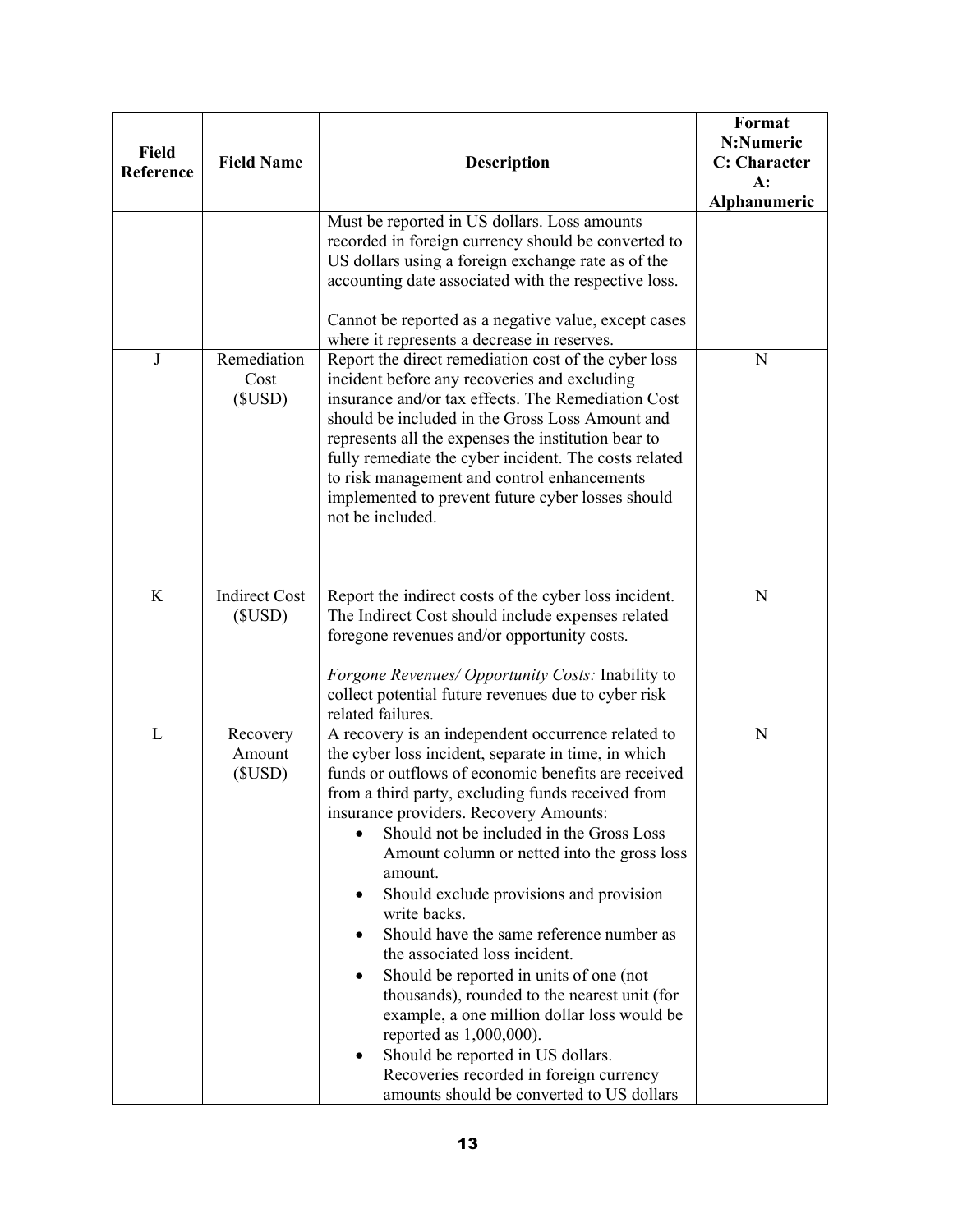| <b>Field</b><br>Reference | <b>Field Name</b>                                            | <b>Description</b>                                                                                                                                                                                                                                                                                                                                                                                             | Format<br>N:Numeric<br>C: Character<br>$A$ :<br>Alphanumeric |
|---------------------------|--------------------------------------------------------------|----------------------------------------------------------------------------------------------------------------------------------------------------------------------------------------------------------------------------------------------------------------------------------------------------------------------------------------------------------------------------------------------------------------|--------------------------------------------------------------|
|                           |                                                              | using a foreign exchange rate as of the<br>accounting date associate with the<br>respective recovery.<br>Cannot be reported as a negative value.                                                                                                                                                                                                                                                               |                                                              |
| M                         | Insurance<br>Recovery<br>(SUSD)                              | Report funds recouped as a result of existing<br>insurance coverage as related to the cyber risk<br>incident.                                                                                                                                                                                                                                                                                                  | N                                                            |
| $\mathbf N$               | Cyber<br>Incident<br>Consequence<br>Category                 | All loss incidents reported by the institution must be<br>mapped to one of the four "Cyber Incident<br>Consequence" categories in Reference Table 3. This<br>field must contain the respective Cyber Incident<br>Consequence code specified in Reference Table 3<br>(i.e. CN01, CN02, CN03, and CN04). The exact<br>code provided must be used (e.g. "CN01") with no<br>additional characters or spaces added. | A                                                            |
| $\Omega$                  | Cyber<br>Incident<br>Cause<br>Category                       | All loss incidents reported by the institution must be<br>mapped to one of the twelve "Cyber Incident<br>Cause" categories in Reference Table 4. This field<br>must contain the respective Cyber Incident Cause<br>code specified in Reference Table 4 (i.e. CA01,<br>CA02, CA03 CA99). The exact code provided<br>must be used (e.g. "CA01") with no additional<br>characters or spaces added.                | A                                                            |
| $\mathbf{P}$              | Intent<br>Indicator<br>(Intentional<br>VS.<br>Unintentional) | For all loss incidents originally caused by an<br>intentional act please select 1, otherwise 0.                                                                                                                                                                                                                                                                                                                | N                                                            |
| Q                         | <b>External Party</b><br>Indicator                           | For all loss incidents originally caused by an<br>external or third party failure please assign 1,<br>otherwise 0.                                                                                                                                                                                                                                                                                             | N                                                            |
| $\mathbf R$               | <b>Basel Event-</b><br>Type<br>Category:<br>Level 1          | All loss events reported by the institution must be<br>mapped to one of the seven "Level 1 Event Types"<br>in Reference Table E.1.a. This field must contain<br>the respective Level 1 Event-Type code specified in<br>Reference Table E.1.a (i.e. ET1, ET2, ET3 ET7).<br>The exact code provided must be used (e.g. "ET1")<br>with no additional characters or spaces added.                                  | $\mathbf{A}$                                                 |
| S                         | Basel<br><b>Business Line</b><br>Level 1                     | All loss events reported by the institution must be<br>mapped to one of the nine "Level 1 Business Lines"<br>in Reference Table E.1.b. This field must contain<br>the specific Level 1 Business Line code identified in<br>Reference Table E.1.b (i.e., BL1, BL2,                                                                                                                                              | N                                                            |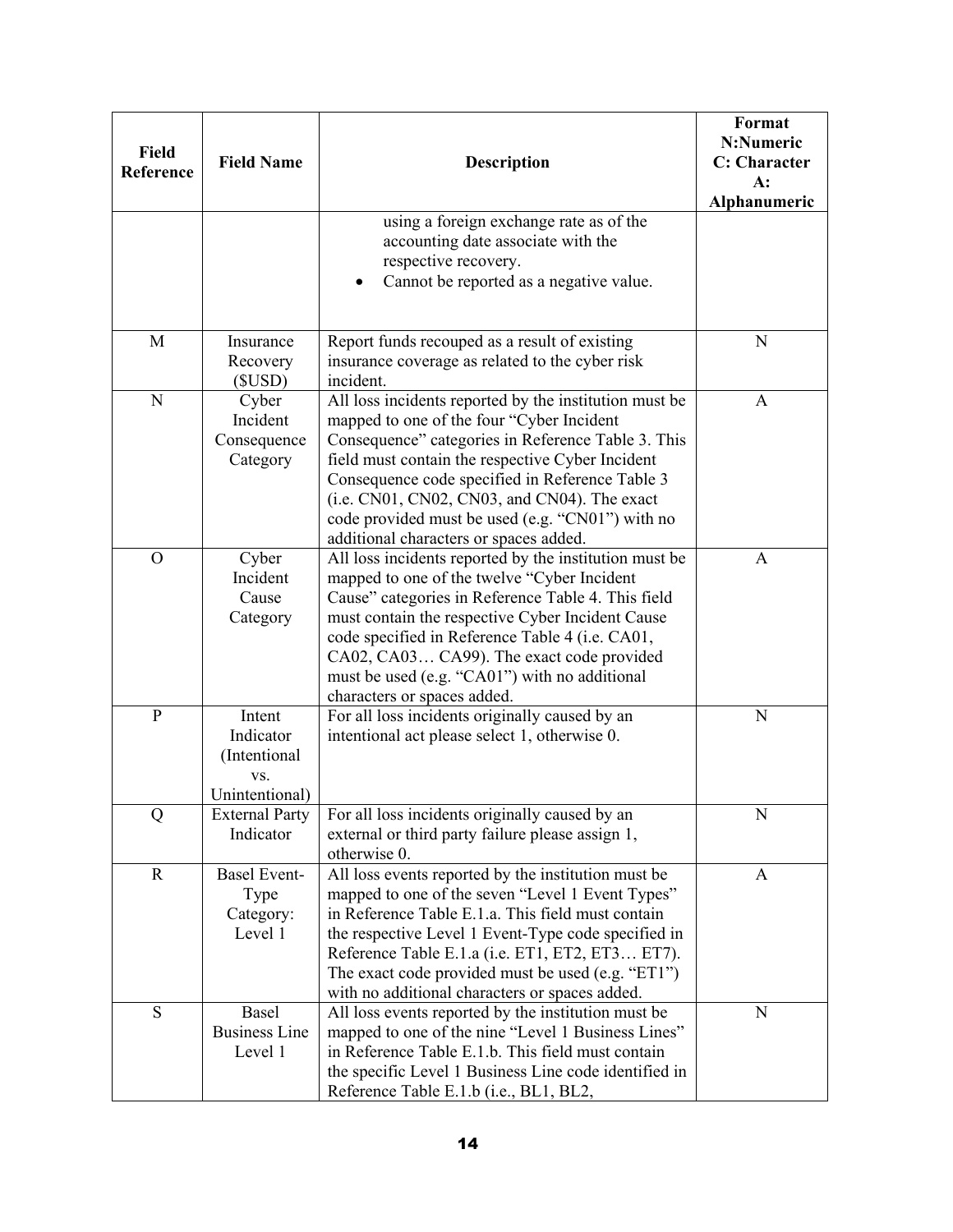| Field<br>Reference | <b>Field Name</b>                                                                              | <b>Description</b>                                                                                                                                                                                                                                                                                                                                                                                                                                                                                                                                                                                                                                               | Format<br>N:Numeric<br>C: Character<br>$A$ :<br>Alphanumeric |
|--------------------|------------------------------------------------------------------------------------------------|------------------------------------------------------------------------------------------------------------------------------------------------------------------------------------------------------------------------------------------------------------------------------------------------------------------------------------------------------------------------------------------------------------------------------------------------------------------------------------------------------------------------------------------------------------------------------------------------------------------------------------------------------------------|--------------------------------------------------------------|
|                    |                                                                                                | BL3,BL9) which corresponds to the Level 1<br>Business Line.                                                                                                                                                                                                                                                                                                                                                                                                                                                                                                                                                                                                      |                                                              |
| T                  | Acquired or<br>Merged<br>Entities                                                              | If the loss incident being reported originated from<br>an acquired or merged entity, then include the name<br>of the respective acquired or merged entity in this<br>field. If not, then insert "NA" (not applicable).<br>"Incidents originating from acquired or merged<br>entities" refer to loss incidents that have a capture<br>date prior to the acquisition/merger date. This<br>requirement should also apply to loss incidents<br>originating from acquired or merged entities that<br>have capture dates after the acquisition/merger date,<br>if those losses have not yet been integrated into the<br>business lines/functions of the merged entity. | $\mathcal{C}$                                                |
| U                  | Detailed<br>Description of<br>Loss Incident<br>(required for<br>incidents<br>\$250k)           | For all cyber loss incidents with gross loss amounts<br>greater than or equal to \$250 thousand, include a<br>detailed description of the loss incident. Generally,<br>the "short-form" descriptions captured in an<br>institution's internal loss database should suffice.                                                                                                                                                                                                                                                                                                                                                                                      | $\mathcal{C}$                                                |
| V                  | Detailed<br>Description of<br>Remediation<br>Action<br>(required for<br>incidents ><br>\$250k) | For all cyber loss incidents with gross loss amounts<br>greater than or equal to \$250 thousand include a<br>detailed description of the remediation action taken<br>to address the cyber risk incident (including<br>technical details for information technology fixes).<br>"Short-form" descriptions should suffice.                                                                                                                                                                                                                                                                                                                                          | $\mathcal{C}$                                                |
| W                  | <b>Threat Actor</b>                                                                            | Type of Threat Actor, either entity or person that<br>caused or contributed to the event.                                                                                                                                                                                                                                                                                                                                                                                                                                                                                                                                                                        | A                                                            |
| X                  | Primary<br>Control<br>Failure <sup>13</sup>                                                    | Code for the primary control which was set to<br>prevent the event from occurring (NIST).                                                                                                                                                                                                                                                                                                                                                                                                                                                                                                                                                                        | A                                                            |
| Y                  | Secondary<br>Control<br>Failure                                                                | Code for the secondary control failure which was<br>set to prevent the event from occurring (NIST).                                                                                                                                                                                                                                                                                                                                                                                                                                                                                                                                                              | A                                                            |
| Z                  | <b>Event Status</b>                                                                            | An indicator denoting that all necessary information<br>related to the event is known and has been<br>submitted (1 for the open event, 0 for the closed).                                                                                                                                                                                                                                                                                                                                                                                                                                                                                                        | N                                                            |

<span id="page-14-0"></span> $\overline{a}$ <sup>13</sup> See Table 8 for the complete controls list.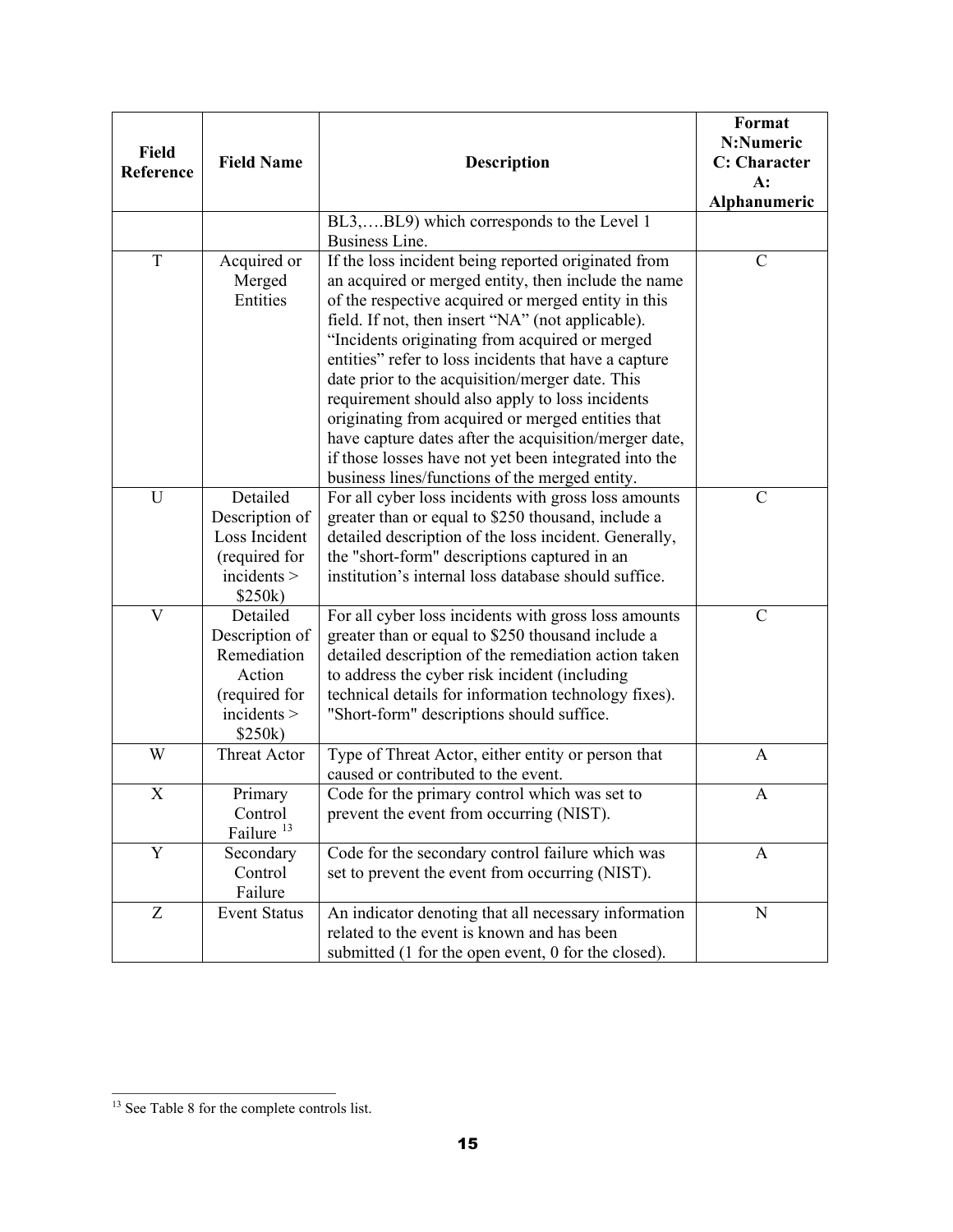| <b>Field</b><br>Reference | <b>Field Name</b>                       | <b>Description</b>                                                                                                                                                                                                                                                                                                                                                                                 | Format<br>N:Numeric<br><b>C:</b> Character<br>$A$ :<br>Alphanumeric |
|---------------------------|-----------------------------------------|----------------------------------------------------------------------------------------------------------------------------------------------------------------------------------------------------------------------------------------------------------------------------------------------------------------------------------------------------------------------------------------------------|---------------------------------------------------------------------|
| A                         | Reporting<br>Date                       | Report the last day of the month during which the<br>cyberattacks occurred.                                                                                                                                                                                                                                                                                                                        | Date<br>MM/DD/YYYY                                                  |
| $\mathbf{B}$              | Cyber<br>Incidents<br>Cause             | All cyber incidents reported by the institution in this<br>schedule must be mapped to one of twelve "Cyber<br>Incident Cause" in Reference Table 4. This field must<br>contain the respective Cyber Incident Cause code<br>specified in Reference Table 4 (i.e. CA01, CA02,<br>CA03 CA99). The exact code provided must be used<br>(e.g. "CA01") with no additional characters or spaces<br>added. | $\mathsf{A}$                                                        |
| $\mathsf{C}$              | Number of<br>Cyberattacks               | Report the number of total attacks that the institution<br>has been targeted with during the month of the<br>reporting date                                                                                                                                                                                                                                                                        | N                                                                   |
| D                         | Number of<br>Successful<br>Cyberattacks | Report the number of successful attacks that the<br>institution has been targeted with during the month<br>prior of the reporting date                                                                                                                                                                                                                                                             | N                                                                   |
| E                         | <b>Total Gross</b><br>Loss<br>Amount    | Report the total gross amount lost across all the<br>successful cyberattacks. Should be reported in units of<br>one (not thousands), rounded to the nearest unit (for<br>example, a one million dollar loss would be reported as<br>$1,000,000$ ).                                                                                                                                                 | N                                                                   |
| $\mathbf{F}$              | Total<br>Recovery<br>Amount             | Report the total recovery amount across all the<br>successful cyberattacks. Should be reported in units of<br>one (not thousands), rounded to the nearest unit (for<br>example, a one million dollar loss would be reported as<br>$1,000,000$ ).                                                                                                                                                   | N                                                                   |
| G                         | Total<br>Defense<br>Cost                | Report the total defense cost amount spent during the<br>quarter preceding the current submitted schedule.                                                                                                                                                                                                                                                                                         | N                                                                   |

<span id="page-15-0"></span>Table 2: Event/Incident Collection Schedule (Aggregated Monthly Level)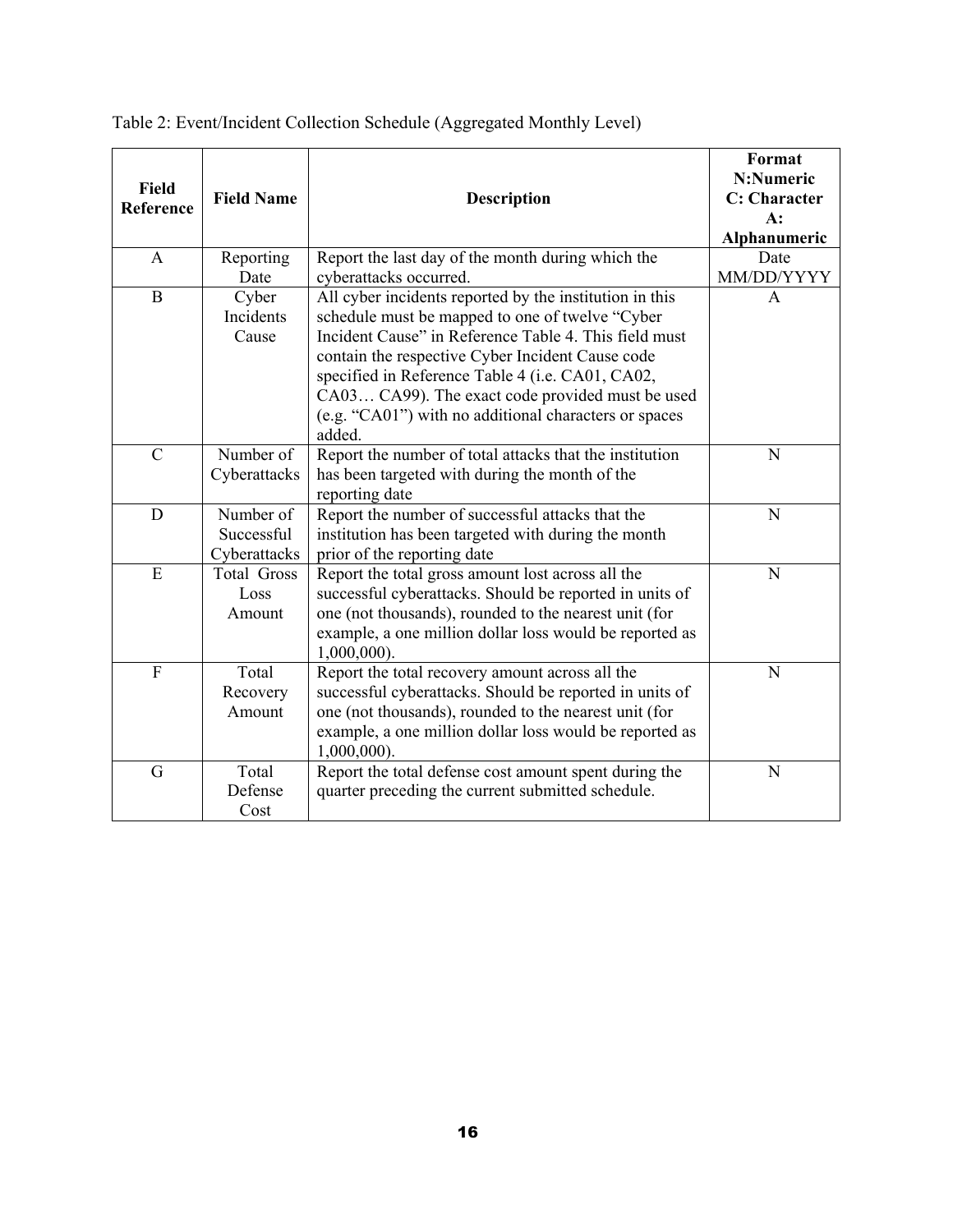# **APPENDIX B: REFERENCE TABLES**

Table 3: Cyber Incident Consequence

| <b>Incident</b><br>Consequence           | Code             | <b>Definition</b>                                                                                                                                                |
|------------------------------------------|------------------|------------------------------------------------------------------------------------------------------------------------------------------------------------------|
| <b>BDSEF</b>                             | CN <sub>01</sub> | Any type of incident where there was no initial data,<br>technology or monetary loss and was caused by a<br>software/hardware/IT failure OR external disruption. |
| Data Breach – PII                        | CN <sub>02</sub> | Any type of data loss or exposure involving Personally<br>Identifiable Information (PII).                                                                        |
| Theft or Loss of Non-<br>PII Information | CN <sub>03</sub> | Any type of theft or loss of technology, intellectual property,<br>business proprietary information or any other information that<br>is not PII.                 |
| Theft of Funds                           | CN <sub>04</sub> | Any type of incident that led to an immediate and direct loss<br>of funds and was carried out via a digital channel.                                             |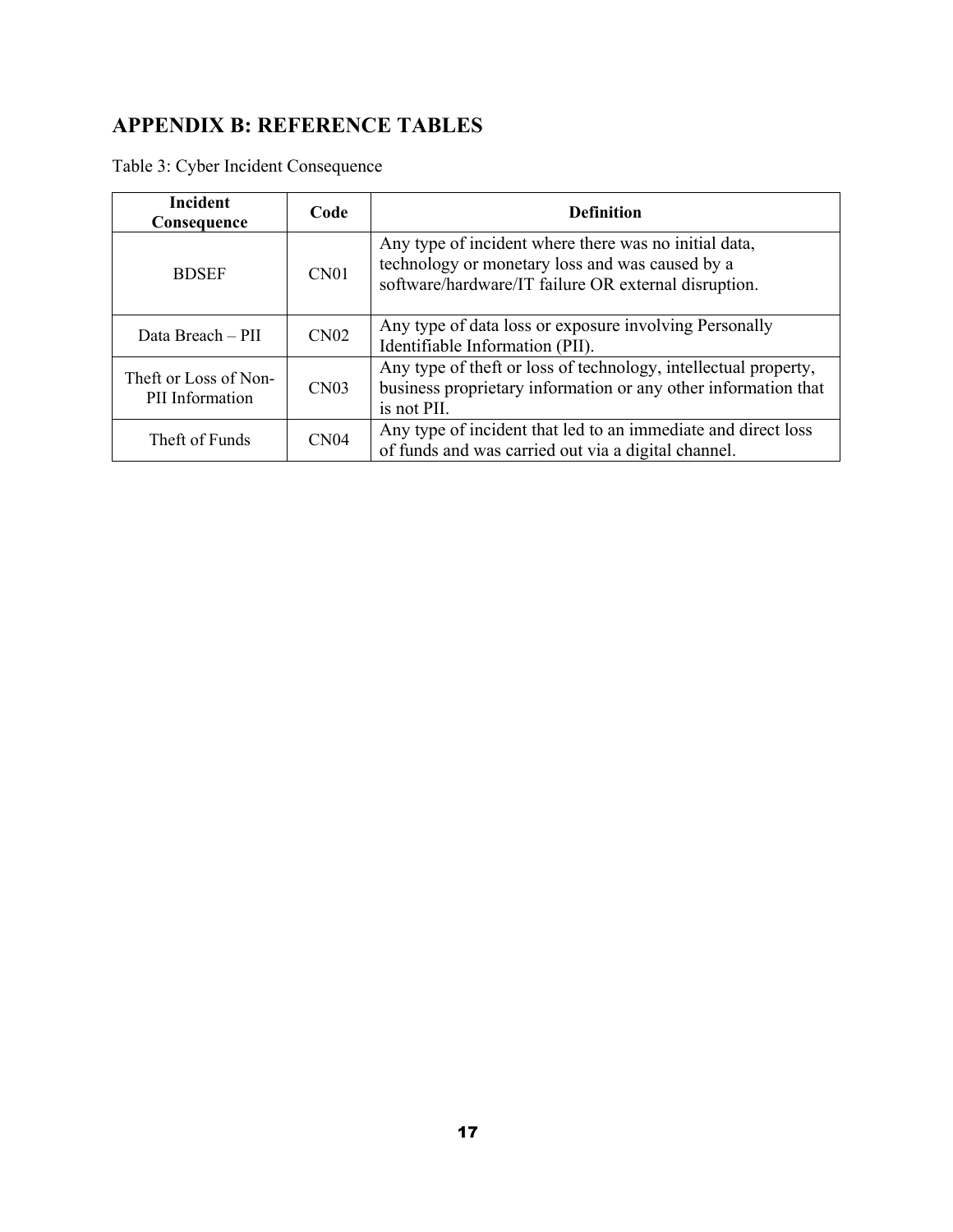Table 4: Cyberattack Incident Causes

| <b>Incident Cause</b>  | Code             | <b>Definition</b>                                                                                                                                                                                                                                                                                                                                                                                                                                                |
|------------------------|------------------|------------------------------------------------------------------------------------------------------------------------------------------------------------------------------------------------------------------------------------------------------------------------------------------------------------------------------------------------------------------------------------------------------------------------------------------------------------------|
| Denial-of-Service      | CA01             | A Denial-of-Service (DoS) attack floods systems, servers, or<br>networks with traffic to exhaust resources and bandwidth. As a<br>result, the system is unable to fulfill legitimate requests. A<br>distributed Denial-of-Service (DDoS) is when attackers use<br>multiple compromised devices to perform the attack. The most<br>common DoS and DDoS attacks are:<br>TCP SYN flood attack, teardrop attack, smurf attack, ping-of-<br>death attack and botnets. |
| Man-in-the-Middle      | CA02             | Man-in-the-Middle (MitM) attacks, also known as eavesdropping<br>attacks, occur when attackers insert themselves into a two-party<br>transaction. Once the attackers interrupt the traffic, they can filter<br>and steal data.<br>The most common types of Man-in-the-Middle attacks are:<br>session hijacking, IP Spoofing, Replay.                                                                                                                             |
| Phishing               | CA03             | Phishing is the practice of sending fraudulent communications<br>that appear to come from a reputable source, usually through<br>email. The goal is to steal sensitive data like credit card and login<br>information or to install malware on the victim's machine.                                                                                                                                                                                             |
| Drive-by Attack        | <b>CA04</b>      | In a Drive-by download attack hackers look for insecure websites<br>and plant a malicious script into HTTP or PHP code on one of the<br>pages. This script might install malware directly onto the<br>computer of someone who visits the site, or it might re-direct the<br>victim to a site controlled by the hackers.                                                                                                                                          |
| Password Attack        | CA05             | A password attack happens when an unauthorized parties obtain<br>the access to a person's password by looking around the person's<br>desk, "sniffing" the connection to the network to acquire<br>unencrypted passwords, using social engineering, gaining access<br>to a password database or outright guessing (brute force or<br>dictionary attack)                                                                                                           |
| <b>SQL</b> Injection   | <b>CA06</b>      | A Structured Query Language (SQL) injection occurs when an<br>attacker inserts malicious code into a server that uses SQL and<br>forces the server to reveal information it normally would not.                                                                                                                                                                                                                                                                  |
| Cross-site Scripting   | CA07             | XSS attacks use third-party web resources to run scripts in the<br>victim's web browser or scriptable application.                                                                                                                                                                                                                                                                                                                                               |
| <b>Birthday Attack</b> | CA <sub>08</sub> | Birthday attacks are made against hash algorithms that are used<br>to verify the integrity of a message, software or digital signature.                                                                                                                                                                                                                                                                                                                          |
| Malware Attack         | CA09             | Malicious software can be described as unwanted software that is<br>installed in your system without your consent. The most common<br>malwares are: macro virus, file infectors, system or boot-record<br>infectors, polymorphic viruses, stealth viruses, Trojans, logic<br>bombs, worms, droppers, ransomware, adware, spyware                                                                                                                                 |
| Zero-day Exploit       | CA10             | A zero-day exploit hits a previously unknown hardware,<br>firmware, or software vulnerability. Attackers target the<br>vulnerability before a patch or solution is implemented.                                                                                                                                                                                                                                                                                  |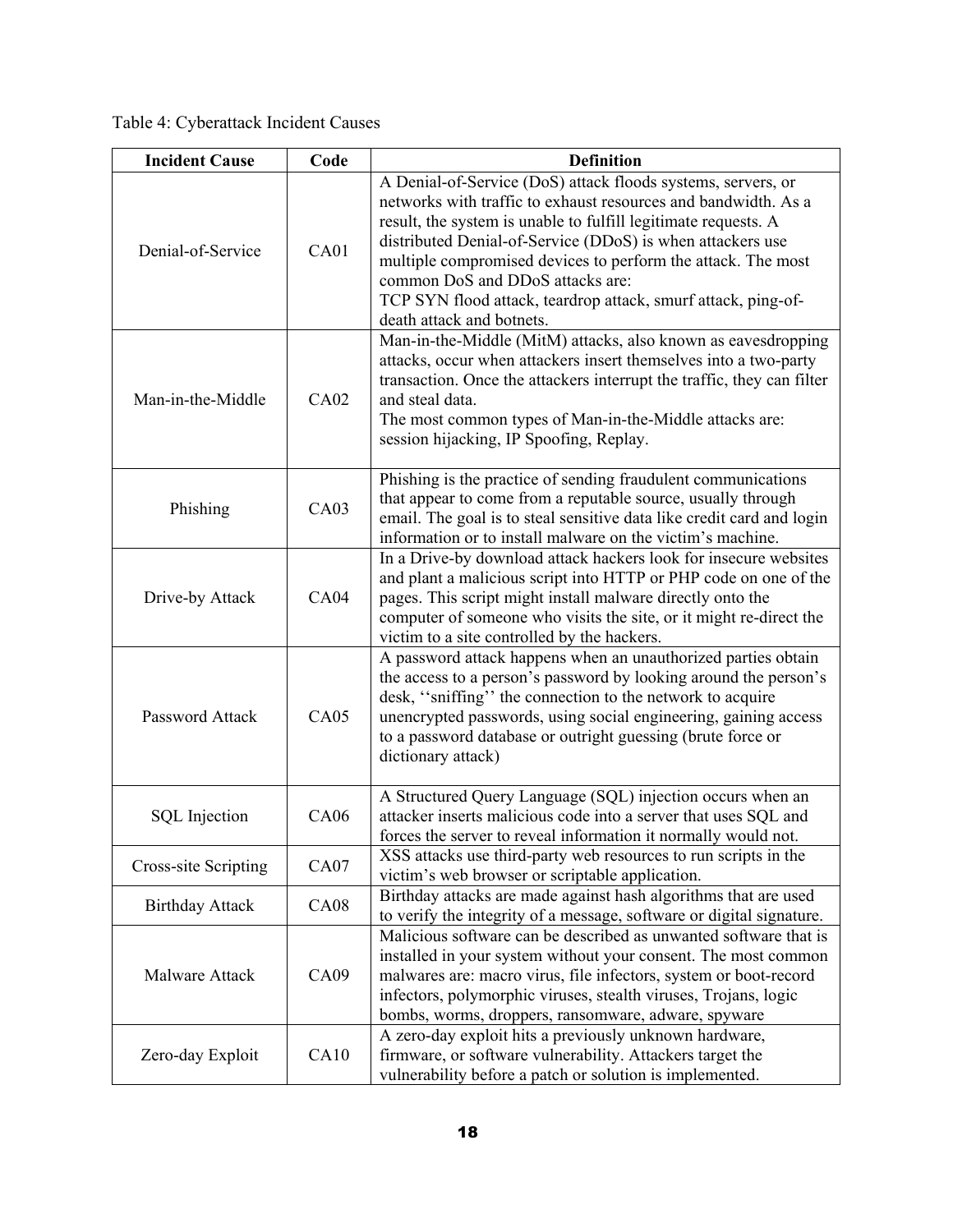| )ther          | $\bigcirc$ A99 | Any other type of attack that is not defined in this table |
|----------------|----------------|------------------------------------------------------------|
| Not Applicable | C A 00         | Not applicable                                             |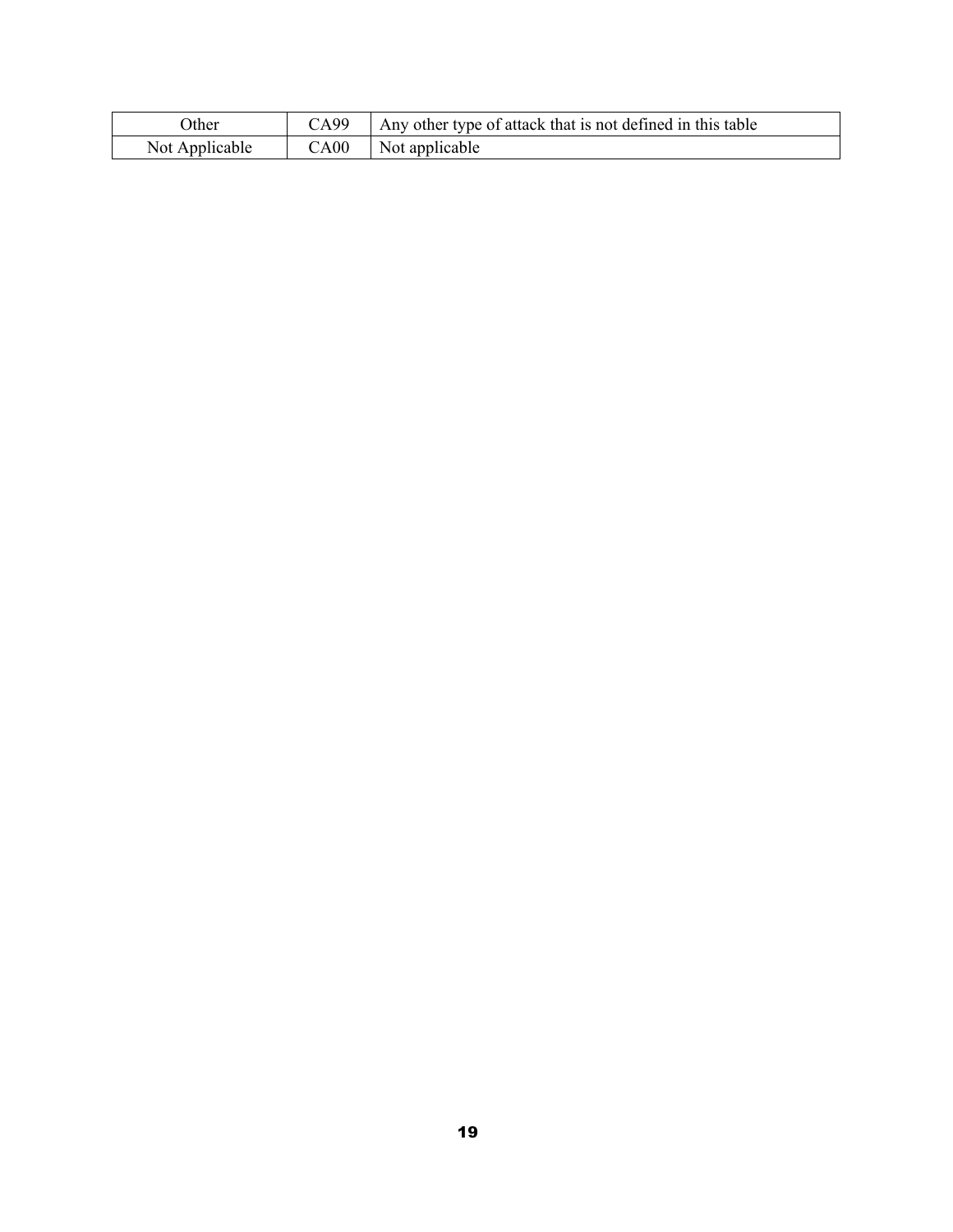Table 5: Basel Event-Types

| <b>Basel Event-Type</b><br>Category                 | Code            | <b>Definition</b>                                                                                                                                                                                                               |  |
|-----------------------------------------------------|-----------------|---------------------------------------------------------------------------------------------------------------------------------------------------------------------------------------------------------------------------------|--|
| <b>Internal Fraud</b>                               | ET1             | Losses due to acts of a type intended to defraud, misappropriate<br>property or circumvent regulations, the law or company policy,<br>excluding diversity/discrimination events, which involves at least<br>one internal party. |  |
| <b>External Fraud</b>                               | ET <sub>2</sub> | Losses due to acts of a type intended to defraud, misappropriate<br>property or circumvent the law, by a third party.                                                                                                           |  |
| <b>Employment Practices</b><br>and Workplace Safety | ET3             | Losses arising from acts inconsistent with employment, health or<br>safety laws or agreements, from payment of personal injury<br>claims, or from diversity/discrimination events.                                              |  |
| Clients, Products &<br><b>Business Practices</b>    | ET4             | Losses arising from an unintentional or negligent failure to meet<br>a professional obligation to specific clients (including fiduciary<br>and suitability requirements) or from the nature or design of a<br>product.          |  |
| Damage to Physical<br>Assets                        | ET <sub>5</sub> | Losses arising from loss or damage to physical assets from a<br>natural disaster or other events.                                                                                                                               |  |
| <b>Business Disruption</b><br>and System Failures   | ET <sub>6</sub> | Losses arising from disruption of business or system failures.                                                                                                                                                                  |  |
| Execution, Delivery<br>and Process<br>Management    | ET7             | Losses from failed transaction processing or process<br>management, from relations with trade counterparties and<br>vendors.                                                                                                    |  |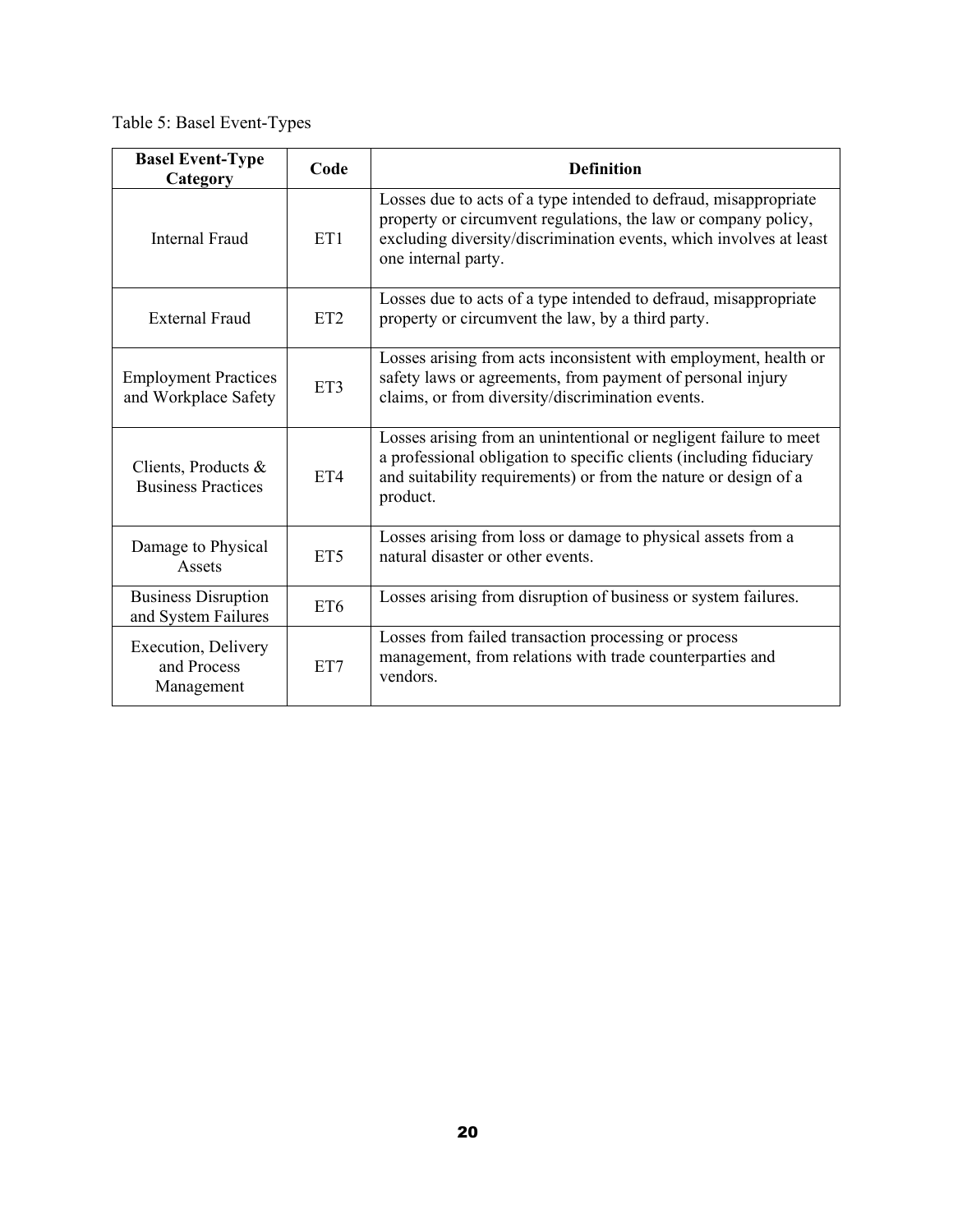Table 6: Business Lines

| <b>Business Line Name</b>     | Code            | <b>Activity Groups</b>                                                                                                                                                                                                          |  |
|-------------------------------|-----------------|---------------------------------------------------------------------------------------------------------------------------------------------------------------------------------------------------------------------------------|--|
| Corporate Finance             | BL1             | Mergers and acquisitions, underwriting, privatizations,<br>securitization, research, debt (government, high yield), equity,<br>syndications, IPO, secondary private placements                                                  |  |
| Trading & Sales               | BL2             | Fixed income, equity, foreign exchanges, commodities, credit,<br>funding, own position securities, lending and repos, brokerage,<br>debt, prime brokerage                                                                       |  |
| <b>Retail Banking</b>         | BL <sub>3</sub> | Retail lending and deposits, banking services, trust and estates;<br>Private lending and deposits, banking services, trust and estates,<br>investment advice; Merchant/commercial/corporate cards,<br>private labels and retail |  |
| <b>Commercial Banking</b>     | BL4             | Project finance, real estate, export finance, trade finance,<br>factoring, leasing, lending, guarantees, bills of exchange                                                                                                      |  |
| Payment and<br>Settlement     | BL <sub>5</sub> | Payments and collections, funds transfer, clearing and settlement                                                                                                                                                               |  |
| <b>Agency Services</b>        | BL <sub>6</sub> | Escrow, depository receipts, securities lending (customers)<br>corporate actions; Issuer and paying agents                                                                                                                      |  |
| <b>Asset Management</b>       | BL7             | Pooled, segregated, retail, institutional, closed, open, private<br>equity;                                                                                                                                                     |  |
| Retail Brokerage              | BL <sub>8</sub> | Execution and full service                                                                                                                                                                                                      |  |
| Corporate Level-Non-          | BL <sub>9</sub> | Losses originating from a corporate/firm-wide function that                                                                                                                                                                     |  |
| <b>Business Line Specific</b> |                 | cannot be linked to a specific business line.                                                                                                                                                                                   |  |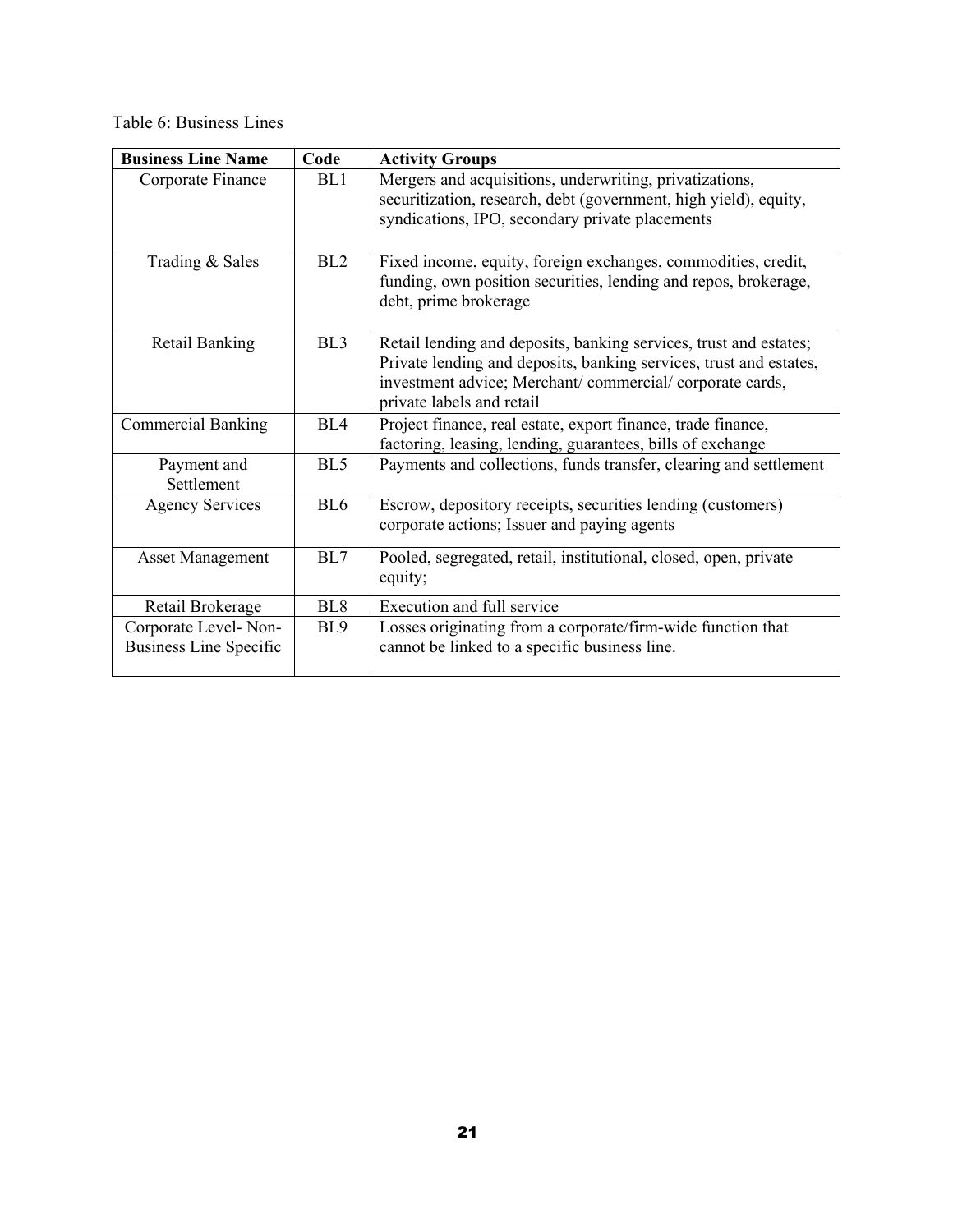Table 7: Threat  $Action<sup>14</sup>$  $Action<sup>14</sup>$  $Action<sup>14</sup>$ 

| <b>Threat Actor Name</b>                       | Code            | <b>Activity Groups</b>                                                       |
|------------------------------------------------|-----------------|------------------------------------------------------------------------------|
| External Actor -                               | TA1             | An individual or entity intending to cause political/social change.          |
| Activist                                       |                 |                                                                              |
|                                                |                 |                                                                              |
|                                                |                 |                                                                              |
| <b>External Actor - Nation</b>                 | TA <sub>2</sub> | State-backed cybercriminals aimed at disrupting organizations                |
| <b>State</b>                                   |                 | and states.                                                                  |
|                                                |                 |                                                                              |
| External Actor-                                | TA3             | Hacking groups, etc.                                                         |
| Organized Crime                                |                 |                                                                              |
|                                                |                 |                                                                              |
|                                                |                 |                                                                              |
| External Actor -                               | TA4             | Individuals or small groups of attackers with limited resource and           |
| Unstructured                                   |                 | without political/social agenda.                                             |
| External Actor -                               | TA5             | An individual formerly employed by the firm on a permanent OR                |
| Former Employee/                               |                 | temporary basis (e.g. former consultant/contractor).                         |
| Contractor                                     |                 |                                                                              |
| External Actor -                               | TA6             | Politically motivated actor(s) intending to cause severe disruption          |
| Terrorist<br>External Actor -                  | TA7             | or widespread fear.                                                          |
| Competitor                                     |                 | A commercial or economic competitor intending to gain a market<br>advantage. |
| External Actor - Other                         | TA <sub>8</sub> | Other external actor.                                                        |
| External Actor -                               | TA <sub>9</sub> | Used when specific external actor cannot be identified.                      |
| Unknown                                        |                 |                                                                              |
| Internal Actor -                               | <b>TA10</b>     | An individual employed by the firm at the time of the attack.                |
| Employee                                       |                 |                                                                              |
| Internal Actor -                               | <b>TA11</b>     | An individual employed by the firm on a temporary basis at the               |
| Contractor/Consultant                          |                 | time of the attack.                                                          |
| Internal Actor - Other                         | <b>TA12</b>     | Other internal actor.                                                        |
| Internal Actor-                                | <b>TA13</b>     | Used when specific internal actor cannot be identified.                      |
| Unknown                                        | <b>TA14</b>     |                                                                              |
| Third Party Actor -<br><b>Business Partner</b> |                 | For example, affiliates, brokers, agents, etc.                               |
| Third Party Actor -                            | TA15            | For example, software developing companies, IaaS, PaaS, or                   |
| Services Provider (IT)                         |                 | SaaS providers, backup services.                                             |
| Third Party Actor -                            | <b>TA16</b>     | For example, advisors, data disposal, cleaning, HVAC.                        |
| Services Provider                              |                 |                                                                              |
| (Other)                                        |                 |                                                                              |
| Third Party Actor -                            | <b>TA17</b>     | For example, payment gateways, clearing houses, etc.                         |
| <b>Trusted Third Party</b>                     |                 |                                                                              |
| Third Party Actor -                            | <b>TA18</b>     | Other third party actor.                                                     |
| Other                                          |                 |                                                                              |
| Third Party Actor -                            | <b>TA19</b>     | Used when specific third party actor cannot be identified.                   |
| Unknown                                        |                 |                                                                              |

<span id="page-21-0"></span> <sup>14</sup> Threat actor classification is following ORX's CISR event reporting framework.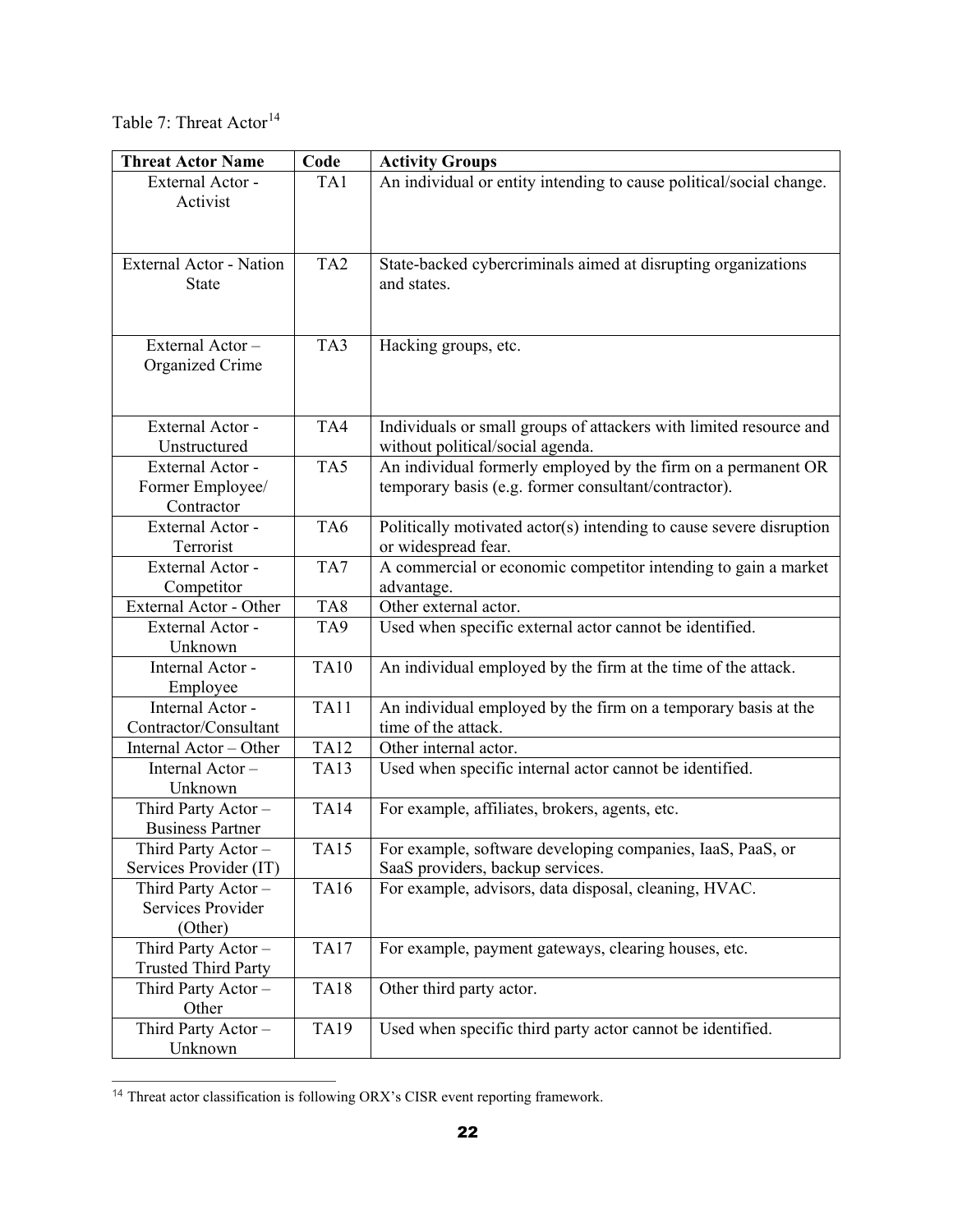| $ -$ |
|------|
|------|

# Table 8: Control Failure Type

| <b>Control Type (NIST)</b>                                                                     | Code       |  |  |
|------------------------------------------------------------------------------------------------|------------|--|--|
| Physical devices and systems within the organization are inventoried                           |            |  |  |
| Software platforms and applications within the organization are inventoried                    |            |  |  |
| Organizational communication and data flows are mapped                                         |            |  |  |
| External information systems are catalogued                                                    | ID.AM-4    |  |  |
| Resources (e.g., hardware, devices, data, time, personnel, and software) are prioritized       | $ID. AM-5$ |  |  |
| based on their classification, criticality, and business value                                 |            |  |  |
| Cybersecurity roles and responsibilities for the entire workforce and third-party              | ID.AM-6    |  |  |
| stakeholders (e.g., suppliers, customers, partners) are established                            |            |  |  |
| The organization's role in the supply chain is identified and communicated                     | $ID.BE-1$  |  |  |
| The organization's place in critical infrastructure and its industry sector is identified and  | $ID.BE-2$  |  |  |
| communicated                                                                                   |            |  |  |
| Priorities for organizational mission, objectives, and activities are established and          | $ID.BE-3$  |  |  |
| communicated                                                                                   |            |  |  |
| Dependencies and critical functions for delivery of critical services are established          | $ID.BE-4$  |  |  |
| Resilience requirements to support delivery of critical services are established for all       | $ID.BE-5$  |  |  |
| operating states (e.g. under duress/attack, during recovery, normal operations)                |            |  |  |
| Organizational cybersecurity policy is established and communicated                            | $ID.GV-1$  |  |  |
| Cybersecurity roles and responsibilities are coordinated and aligned with internal roles       | $ID.GV-2$  |  |  |
| and external partners                                                                          |            |  |  |
| Legal and regulatory requirements regarding cybersecurity, including privacy and civil         | $ID.GV-3$  |  |  |
| liberties obligations, are understood and managed                                              | $ID.GV-4$  |  |  |
| Governance and risk management processes address cybersecurity risks                           |            |  |  |
| Asset vulnerabilities are identified and documented                                            |            |  |  |
| Cyber threat intelligence is received from information sharing forums and sources              |            |  |  |
| Threats, both internal and external, are identified and documented                             |            |  |  |
| Potential business impacts and likelihoods are identified                                      |            |  |  |
| Threats, vulnerabilities, likelihoods, and impacts are used to determine risk                  |            |  |  |
| Risk responses are identified and prioritized                                                  |            |  |  |
| Risk management processes are established, managed, and agreed to by organizational            | ID.RM-1    |  |  |
| stakeholders                                                                                   | ID.RM-2    |  |  |
| Organizational risk tolerance is determined and clearly expressed                              |            |  |  |
| The organization's determination of risk tolerance is informed by its role in critical         | ID.RM-3    |  |  |
| infrastructure and sector specific risk analysis                                               |            |  |  |
| Cyber supply chain risk management processes are identified, established, assessed,            | $ID. SC-1$ |  |  |
| managed, and agreed to by organizational stakeholders                                          |            |  |  |
| Suppliers and third party partners of information systems, components, and services are        | $ID. SC-2$ |  |  |
| identified, prioritized, and assessed using a cyber supply chain risk assessment process       |            |  |  |
| Contracts with suppliers and third-party partners are used to implement appropriate            | $ID. SC-3$ |  |  |
| measures designed to meet the objectives of an organization's cybersecurity program and        |            |  |  |
| Cyber Supply Chain Risk Management Plan.                                                       |            |  |  |
| Suppliers and third-party partners are routinely assessed using audits, test results, or other | $ID. SC-4$ |  |  |
| forms of evaluations to confirm they are meeting their contractual obligations.                | $ID.SC-5$  |  |  |
| Response and recovery planning and testing are conducted with third-party providers            |            |  |  |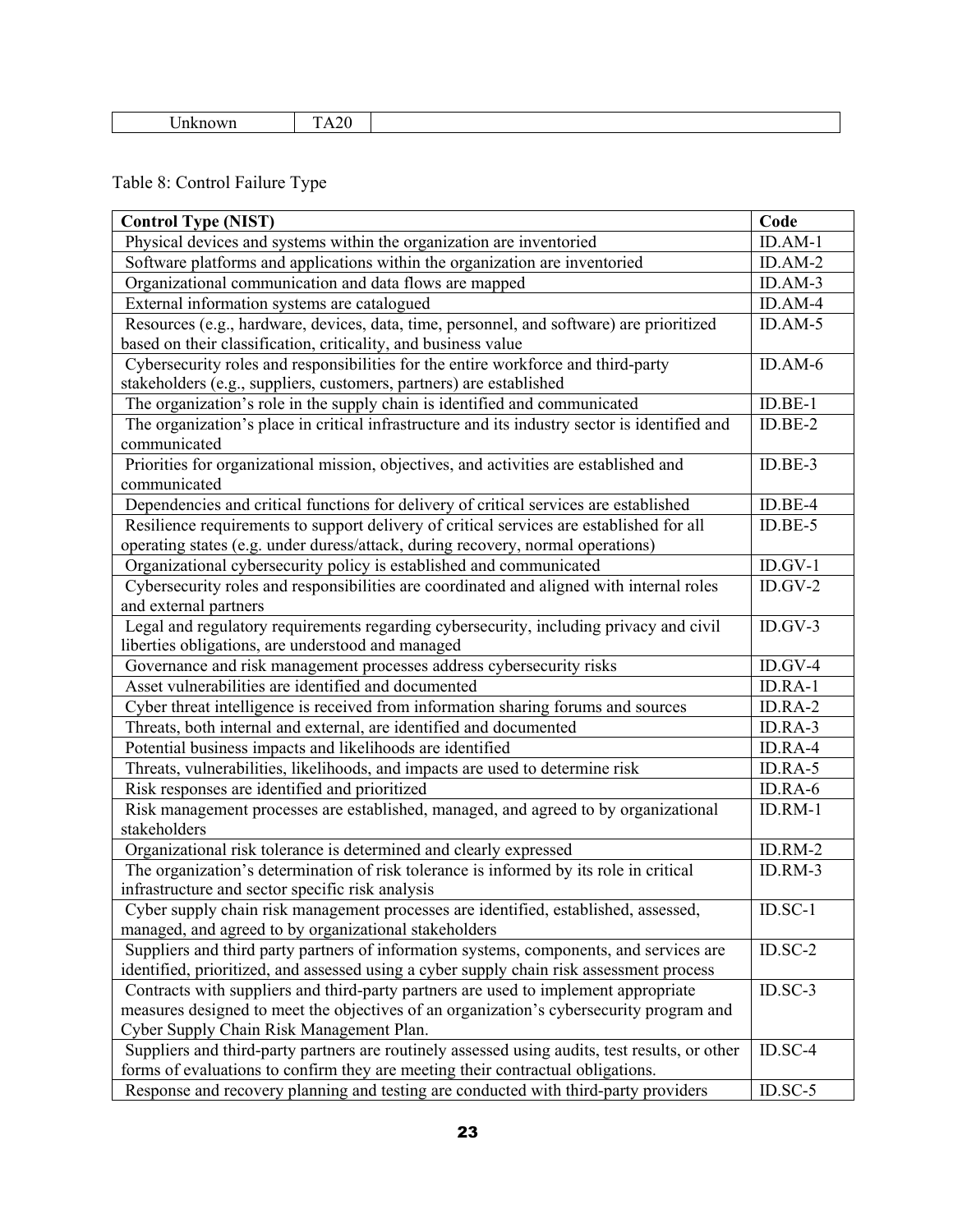| Identities and credentials are issued, managed, verified, revoked, and audited for           | PR.AC-1         |  |  |
|----------------------------------------------------------------------------------------------|-----------------|--|--|
| authorized devices, users and processes                                                      |                 |  |  |
| Physical access to assets is managed and protected                                           |                 |  |  |
| Remote access is managed                                                                     |                 |  |  |
| Access permissions and authorizations are managed, incorporating the principles of least     |                 |  |  |
| privilege and separation of duties                                                           |                 |  |  |
| Network integrity is protected (e.g., network segregation, network segmentation)             | PR.AC-5         |  |  |
| Identities are proofed and bound to credentials and asserted in interactions                 | PR.AC-6         |  |  |
| Users, devices, and other assets are authenticated (e.g., single-factor, multi-factor)       | PR.AC-7         |  |  |
| commensurate with the risk of the transaction (e.g., individuals' security and privacy risks |                 |  |  |
| and other organizational risks)                                                              |                 |  |  |
| All users are informed and trained                                                           | PR.AT-1         |  |  |
| Privileged users understand their roles and responsibilities                                 | PR.AT-2         |  |  |
| Third-party stakeholders (e.g., suppliers, customers, partners) understand their roles and   | PR.AT-3         |  |  |
| responsibilities                                                                             |                 |  |  |
| Senior executives understand their roles and responsibilities                                | PR.AT-4         |  |  |
| Physical and cybersecurity personnel understand their roles and responsibilities             | PR.AT-5         |  |  |
| Data-at-rest is protected                                                                    | PR.DS-1         |  |  |
| Data-in-transit is protected                                                                 | PR.DS-2         |  |  |
| Assets are formally managed throughout removal, transfers, and disposition                   | PR.DS-3         |  |  |
| Adequate capacity to ensure availability is maintained                                       | PR.DS-4         |  |  |
| Protections against data leaks are implemented                                               | <b>PR.DS-5</b>  |  |  |
| Integrity checking mechanisms are used to verify software, firmware, and information         | <b>PR.DS-6</b>  |  |  |
| integrity                                                                                    |                 |  |  |
| The development and testing environment(s) are separate from the production                  | PR.DS-7         |  |  |
| environment                                                                                  | PR.DS-8         |  |  |
| Integrity checking mechanisms are used to verify hardware integrity                          |                 |  |  |
| A baseline configuration of information technology/industrial control systems is created     | PR.IP-1         |  |  |
| and maintained incorporating security principles (e.g. concept of least functionality)       | PR.IP-2         |  |  |
| A System Development Life Cycle to manage systems is implemented                             |                 |  |  |
| Configuration change control processes are in place                                          |                 |  |  |
| Backups of information are conducted, maintained, and tested                                 |                 |  |  |
| Policy and regulations regarding the physical operating environment for organizational       |                 |  |  |
| assets are met                                                                               |                 |  |  |
| Data is destroyed according to policy                                                        | $PR.ID-6$       |  |  |
| Protection processes are improved                                                            | PR.IP-7         |  |  |
| Effectiveness of protection technologies is shared                                           | PR.IP-8         |  |  |
| Response plans (Incident Response and Business Continuity) and recovery plans                | PR.IP-9         |  |  |
| (Incident Recovery and Disaster Recovery) are in place and managed                           | <b>PR.IP-10</b> |  |  |
| Response and recovery plans are tested                                                       |                 |  |  |
| Cybersecurity is included in human resources practices (e.g., deprovisioning, screening)     |                 |  |  |
| A vulnerability management plan is developed and implemented                                 |                 |  |  |
| Maintenance and repair of organizational assets are performed and logged, with approved      |                 |  |  |
| and controlled tools                                                                         |                 |  |  |
| Remote maintenance of organizational assets is approved, logged, and performed in a          | PR.MA-2         |  |  |
| manner that prevents unauthorized access                                                     |                 |  |  |
| Audit/log records are determined, documented, implemented, and reviewed in accordance        | PR.PT-1         |  |  |
| with policy                                                                                  |                 |  |  |
| Removable media is protected and its use restricted according to policy                      | PR.PT-2         |  |  |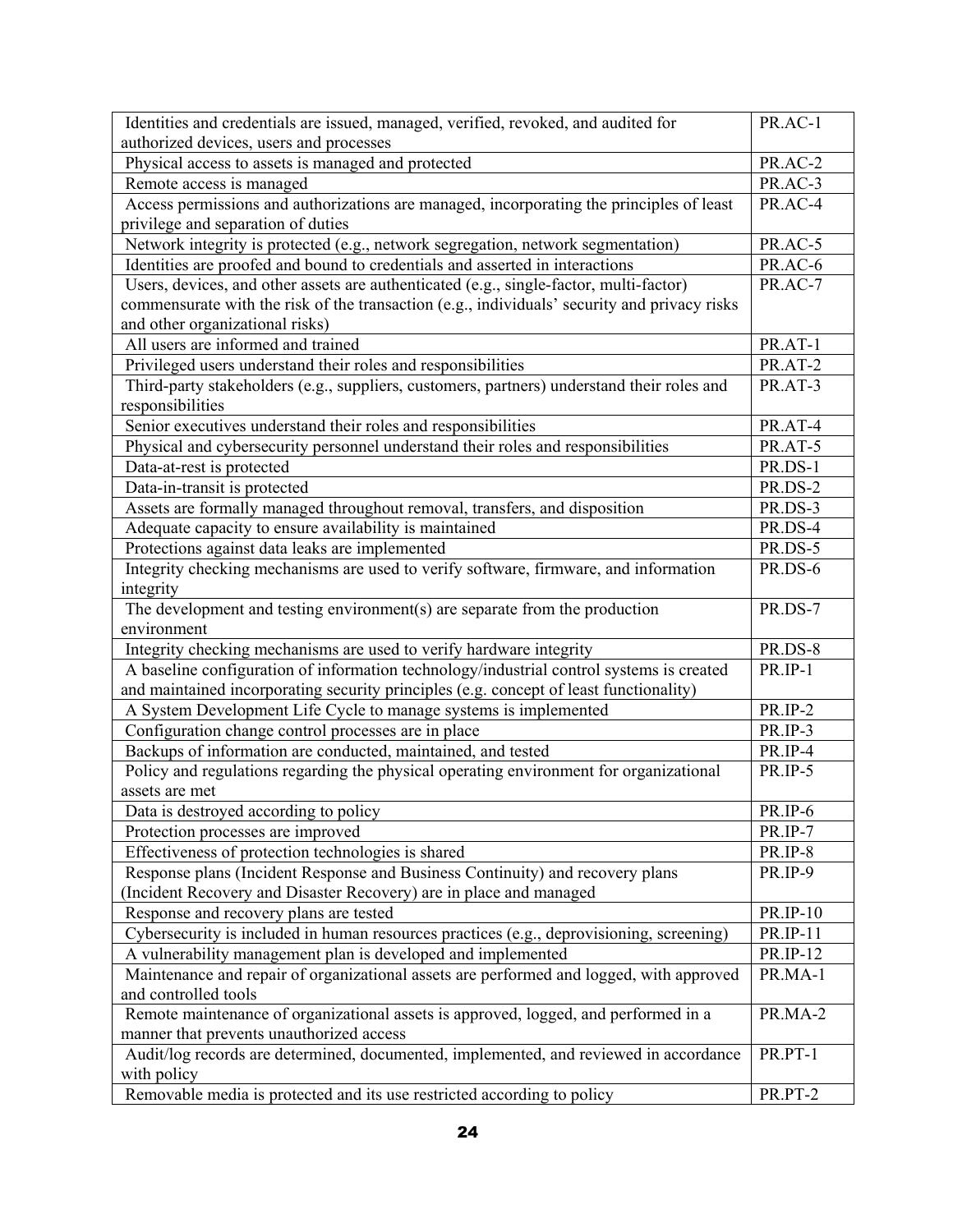| The principle of least functionality is incorporated by configuring systems to provide only     | PR.PT-3   |  |  |
|-------------------------------------------------------------------------------------------------|-----------|--|--|
| essential capabilities                                                                          |           |  |  |
| Communications and control networks are protected                                               |           |  |  |
| Mechanisms (e.g., failsafe, load balancing, hot swap) are implemented to achieve                |           |  |  |
| resilience requirements in normal and adverse situations                                        |           |  |  |
| A baseline of network operations and expected data flows for users and systems is               | DE.AE-1   |  |  |
| established and managed                                                                         |           |  |  |
| Detected events are analyzed to understand attack targets and methods                           | DE.AE-2   |  |  |
| Event data are collected and correlated from multiple sources and sensors                       | DE.AE-3   |  |  |
| Impact of events is determined                                                                  | DE.AE-4   |  |  |
| Incident alert thresholds are established                                                       | DE.AE-5   |  |  |
| The network is monitored to detect potential cybersecurity events                               | DE.CM-1   |  |  |
| The physical environment is monitored to detect potential cybersecurity events                  | DE.CM-2   |  |  |
| Personnel activity is monitored to detect potential cybersecurity events                        | DE.CM-3   |  |  |
| Malicious code is detected                                                                      | DE.CM-4   |  |  |
| Unauthorized mobile code is detected                                                            | DE.CM-5   |  |  |
| External service provider activity is monitored to detect potential cybersecurity events        | DE.CM-6   |  |  |
| Monitoring for unauthorized personnel, connections, devices, and software is performed          | DE.CM-7   |  |  |
| Vulnerability scans are performed                                                               | DE.CM-8   |  |  |
| Roles and responsibilities for detection are well defined to ensure accountability              | DE.DP-1   |  |  |
| Detection activities comply with all applicable requirements                                    | DE.DP-2   |  |  |
| Detection processes are tested                                                                  | DE.DP-3   |  |  |
| Event detection information is communicated                                                     | DE.DP-4   |  |  |
| Detection processes are continuously improved                                                   | DE.DP-5   |  |  |
| Response plan is executed during or after an incident                                           |           |  |  |
| Personnel know their roles and order of operations when a response is needed                    |           |  |  |
| Incidents are reported consistent with established criteria                                     |           |  |  |
| Information is shared consistent with response plans                                            |           |  |  |
| Coordination with stakeholders occurs consistent with response plans                            |           |  |  |
| Voluntary information sharing occurs with external stakeholders to achieve broader              |           |  |  |
| cybersecurity situational awareness                                                             |           |  |  |
| Notifications from detection systems are investigated                                           |           |  |  |
| The impact of the incident is understood                                                        | RS.AN-2   |  |  |
| Forensics are performed                                                                         | RS.AN-3   |  |  |
| Incidents are categorized consistent with response plans                                        | RS.AN-4   |  |  |
| Processes are established to receive, analyze and respond to vulnerabilities disclosed to       |           |  |  |
| the organization from internal and external sources (e.g. internal testing, security bulletins, |           |  |  |
| or security researchers)                                                                        |           |  |  |
| Incidents are contained                                                                         | $RS.MI-1$ |  |  |
| Incidents are mitigated                                                                         | $RS.MI-2$ |  |  |
| Newly identified vulnerabilities are mitigated or documented as accepted risks                  |           |  |  |
| Response plans incorporate lessons learned                                                      |           |  |  |
| Response strategies are updated                                                                 |           |  |  |
| Recovery plan is executed during or after a cybersecurity incident                              |           |  |  |
| Recovery plans incorporate lessons learned                                                      |           |  |  |
| Recovery strategies are updated                                                                 |           |  |  |
| Public relations are managed                                                                    |           |  |  |
| Reputation is repaired after an incident                                                        |           |  |  |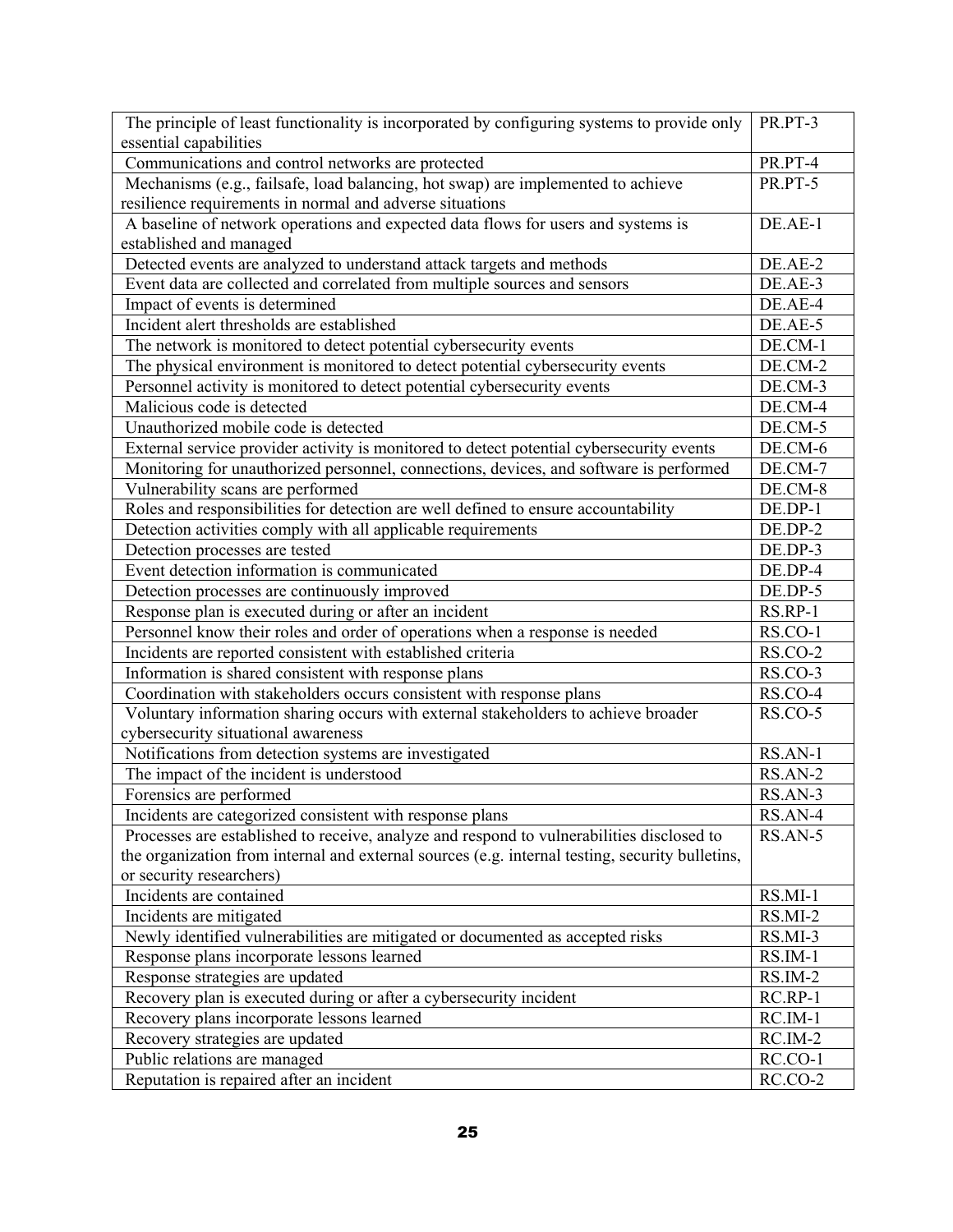| Recovery activities are communicated to internal and external stakeholders as well as | RC.CO-3 |
|---------------------------------------------------------------------------------------|---------|
| executive and management teams                                                        |         |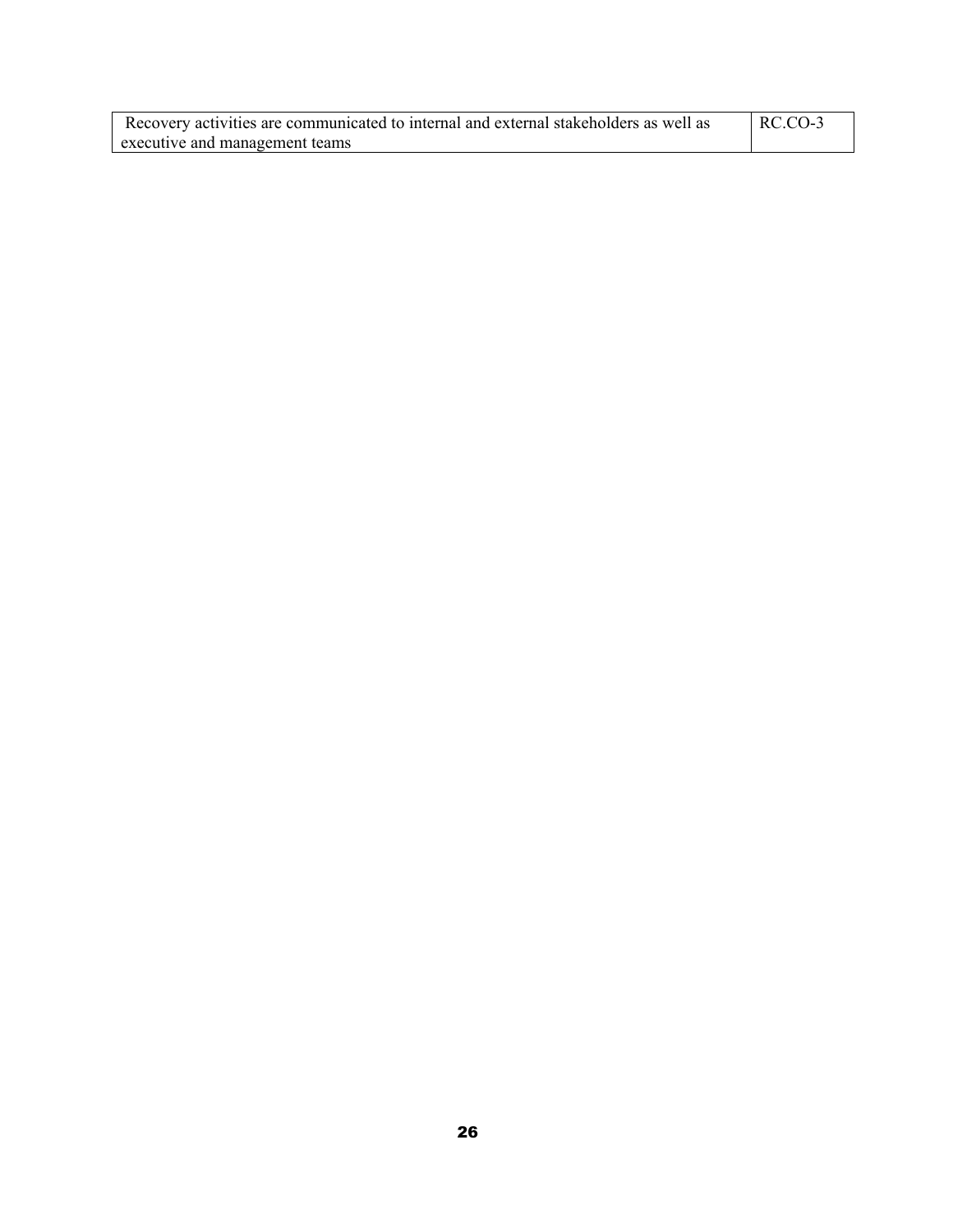# <span id="page-26-0"></span>**APPENDIX C: CLASSIFICATION EXAMPLES**

Table 9: Cyber Incident (Generalized) Examples

| <b>Classification Matrix: Panel A - Intentional</b> |                                                                      |                                  |  |
|-----------------------------------------------------|----------------------------------------------------------------------|----------------------------------|--|
| <b>Incident Consequence</b>                         | <b>Intentional</b>                                                   | <b>Basel Event-Type Category</b> |  |
|                                                     | Firm/third party is hit by DDoS                                      |                                  |  |
|                                                     | attack that subsequently disrupts<br>service.                        | ET <sub>6</sub>                  |  |
| <b>BDSEF</b>                                        | Neglect/human error on the part of                                   |                                  |  |
|                                                     | the firm/third party enabled an                                      |                                  |  |
|                                                     | attack that led to a system                                          |                                  |  |
|                                                     | disruption.                                                          | ET7                              |  |
|                                                     | Neglect/human error on the part of                                   |                                  |  |
|                                                     | the firm/third party enabled an                                      |                                  |  |
|                                                     | attack that led to PII data exposure.                                | ET7                              |  |
| Data Breach - PII                                   | Password protected computer is                                       |                                  |  |
|                                                     | stolen from the firm/third party,                                    |                                  |  |
|                                                     | and PII information becomes                                          |                                  |  |
|                                                     | compromised.                                                         | ET <sub>2</sub>                  |  |
|                                                     | An insider helps infiltrate                                          |                                  |  |
|                                                     | firm's/third party computer                                          |                                  |  |
|                                                     | system, installs software to record                                  |                                  |  |
|                                                     | computer keystroke activity, thus                                    |                                  |  |
| Theft or Loss of Non-PII                            | gaining access to confidential (non                                  |                                  |  |
| Information                                         | PII) data.                                                           | ET1                              |  |
|                                                     | Hacker infiltrates firm's/third party                                |                                  |  |
|                                                     | computer system, installs software                                   |                                  |  |
|                                                     | to record computer keystroke                                         |                                  |  |
|                                                     | activity, thus gaining access to                                     |                                  |  |
|                                                     | confidential (non PII) data.                                         | ET <sub>2</sub>                  |  |
|                                                     | Firm employee helps criminals to                                     |                                  |  |
|                                                     | install a physical device within the                                 |                                  |  |
|                                                     | firm/third party, which enables<br>criminals to control the computer |                                  |  |
| Theft of Funds                                      | and transfer funds via Wi-Fi.                                        | ET1                              |  |
|                                                     | Criminals use malware to gain                                        |                                  |  |
|                                                     | access to firm/third party accounts                                  |                                  |  |
|                                                     | and transfer funds.                                                  | ET <sub>2</sub>                  |  |